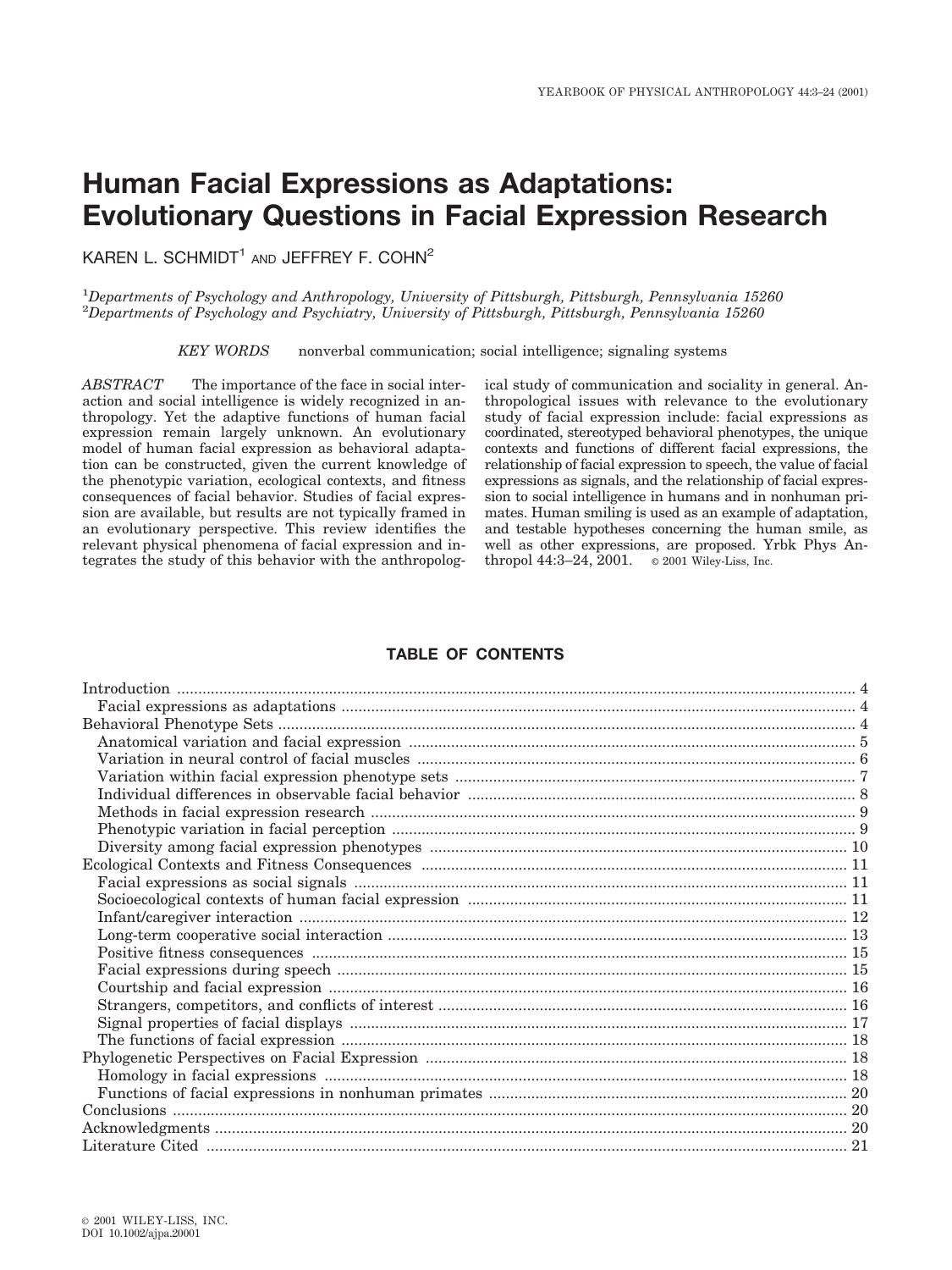#### **INTRODUCTION**

#### **Facial expressions as adaptations**

One of the central questions in human evolution is the origin of human sociality and ultimately, human culture. In the search for the origin of social intelligence in humans, much attention is focused on the evolution of the brain and consciousness. Many aspects of human cognition and behavior are best explained with reference to millions of years of evolution in a social context (Byrne, 1995; Cosmides et al., 1992; Humphrey, 1976). Human brainpower can thus be explained, in part, by increasing social demands over the course of human prehistory (Dunbar, 1998). Social intelligence, however, is not reflected only in the brain, but in every adaptation that allows successful interaction in social groups. New advances in studying the biology of social behavior have not fully explored that most visibly social part of the human body, the face. The face is a visible signal of others' social intentions and motivations, and facial expression continues to be a critical variable in social interaction.

Although social intelligence is an increasingly rich source of hypotheses of cognitive and behavioral adaptations, the anthropological study of facial expression remains focused on essentially nonadaptive questions. Current anthropological views of facial expression tend to focus on the contrasts between universal and culture-specific explanations of facial expressions. Facial expression is either interpreted as a human universal, with basic expressions represented in all known human populations (Brown, 1990), or it is conceptualized as the natural outgrowth of cultural differences, with little overlap in expression from population to population (Birdwhistell, 1975). Physical anthropologists, with important exceptions (Blurton Jones, 1972; Fessler, 1999; and see Chevalier-Skolnikoff, 1973; Goodall, 1986; Hauser, 1996; Preuschoft and van Hooff, 1995 for comparison with nonhuman primates), have generally avoided the study of human facial expressions and nonverbal communication, leaving the interpretation of facial expression largely to psychology and to other branches of anthropology (Birdwhistell, 1970; LaBarre, 1947). The current state of research in facial expression, combined with the current interest in social intelligence as a driving force in human evolution, calls for the re-emergence of the study of facial adaptation in physical anthropology.

Establishing human facial expressions as biological adaptations requires a rigorous review of our current knowledge and ultimately the formation and testing of evolutionarily based hypotheses. The definition by Reeve and Sherman (1993) of adaptation is a guideline for developing evolutionary hypotheses, and allows the exploration of behavioral adaptations that have remained relatively unknown in physical anthropology. They define an adaptation as "a phenotypic variant that results in the highest fitness among a specified set of variants in a given



**Fig. 1.** Basic facial expression phenotypes. 1, disgust; 2, fear; 3, joy; 4, surprise; 5, sadness; 6, anger. Posed images from Kanade et al. (2000).

environment." This definition is particularly suited to adaptive hypotheses of human behavior, because its requirements can be met with observation of current phenomena, and reference to phylogenetic factors is not required (Reeve and Sherman, 1993). What is required, however, is evidence of phenotypic variation, well-defined ecological contexts, and fitness consequences for a particular adaptation.

The purpose of this review is to provide a framework for asking evolutionary, adaptive questions about human facial expression. First, we establish human facial expression as a potential behavioral adaptation, by detailing the phenotypic variation, ecological contexts, and fitness consequences of facial behavior. A particular expression, the human smile, is used as an example of the potential of the adaptationist approach for understanding human facial expression in an evolutionary perspective. Finally, facial behavior is compared to that of nonhuman primates to provide some further phylogenetic perspective on the evolution of facial expression and its role in the evolution of human social intelligence.

# **BEHAVIORAL PHENOTYPE SETS**

Human universal facial expressions<sup>1</sup> of emotion are perhaps the most familiar examples of facial expression, at least among anthropologists. Six basic expression categories have been shown to be recognizable across cultures (see Fig. 1), and this

<sup>&</sup>lt;sup>1</sup>Notwithstanding Fridlund's compelling arguments concerning the use of the alternate term "facial display," to describe facial actions, this review will rely on the older term, "facial expression" for the sake of simplicity. No emotional input is necessarily implied by the use of the word expression.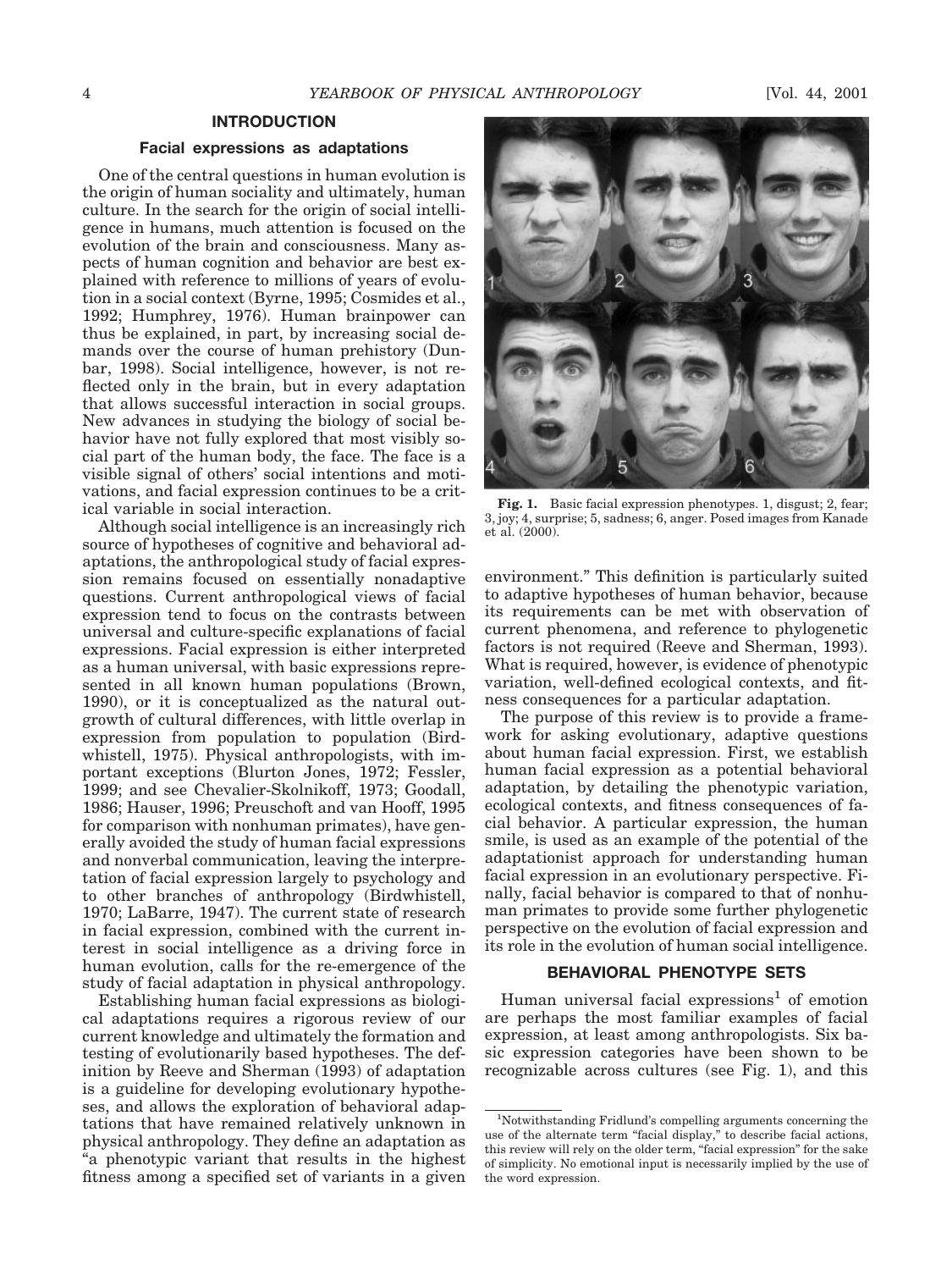finding is generally accepted by psychologists working on facial expression. The six basic emotional expressions,<sup>2</sup> or facial configurations associated with particular emotional situations, have been shown to be universal in their performance and in their perception (Ekman and Keltner, 1997), although there is some objection to the idea that these expressions signal similar emotions in people of different cultures (Fridlund, 1994; Russell and Fernandez-Dols, 1997). The controversy surrounding the attribution of universal emotions to universal facial expressions of emotion is important for understanding emotions cross-culturally. Nevertheless, even those who disagree on the emotion concede the cross-cultural consistency of the combinations of facial movements (behavioral phenotypes) that make up expressions of "disgust," "fear," "joy," "surprise," "sadness," and "anger" (Russell and Fernandez-Dols, 1997). These expressions were first discussed by Darwin (1872/1998) as universals, and have been recognized in people from widely divergent cultural and social backgrounds, as well as in the faces of individuals born deaf and blind (Darwin, 1872/1998; Eibl-Eibesfeldt, 1989; Izard, 1977; Ekman and Keltner, 1997).

In addition to the six basic facial expressions, there are also coordinated, stereotyped nonverbal displays that include stereotyped facial expression components. These include the eyebrow flash, yawning, startle, the coy display, and embarrassment and shame displays (Eibl-Eibesfeldt, 1989; Grammer et al., 1988; Keltner and Buswell, 1997; Keltner and Harker, 1998; Provine, 1997). These displays typically combine both facial and postural or gestural elements and are found in widely distributed populations, suggesting species rather than cultural specificity.

The eyebrow flash is a good example of this kind of display. The frontalis muscle is consistently used to raise both medial and lateral parts of the eyebrow (Ekman and Friesen, 1978; Grammer et al., 1988). A common repertoire of synchronous facial movements occurs in combination with the eyebrow flash, including most frequently the raising of the lip corners (smile), and lifting of the upper lid (Grammer et al., 1988). In addition to consistency in muscle action, the timing of the eyebrow flash is also consistent cross-culturally in the three non-Western populations analyzed. The onset of the eyebrow flash typically follows a pause in all other facial movements, and takes about 100 msec, with very little variation across cultural groups. In addition, coordinated head movements are found in association with eyebrow flashes, extending the display beyond the face itself (Grammer et al., 1988; and see Fig. 2).



**Fig. 2.** Eyebrow flash of greeting (Eibl- Eibesfeldt, 1989).

In order to produce the eyebrow flash and other recognizable, universal expressions, humans presumably use the same facial musculature, and move it into a similar configuration under similar circumstances. Thus each of these coordinated facial displays can be considered a behavioral phenotype. Within these facial expression phenotypes, however, and across individual humans, there is a great deal of physical variation in structure, movement, and perception. Universal displays, together with variation around the basic components of these displays, comprise what can be considered phenotype sets of facial expression. Sources of this variation include anatomical and neurobiological differences, as well as demographic differences such as sex, age, and cultural background. In addition, the perception of facial expression, important for understanding communicative adaptations, is also a source of individual variation.

#### **Anatomical variation and facial expression**

The structure of human facial muscles has been known for some time (Duchenne, 1859/1990; Huber, 1931; and see Fig. 3). The anatomical basis of facial expression has been described in detail, and an anatomically based coding system is available for the objective study of facial action (Facial Action Coding System; Ekman and Friesen, 1978). This system outlines specific actions produced by particular facial muscles. The quality of these actions, however, likely varies with differences in the facial muscles. Different facial muscles produce different types of movements, and they are most likely heterogeneous in their structure and innervation. Goodmurphy and Ovalle (1999), for example, have shown that muscle fiber types, shapes, and sizes in orbicularis oculi, pars palpebralis, and corrugator supercilii are significantly different, although these two muscles share the same innervation and embryonic origin and are found in the same region of the face (lower eyelid and lower mid forehead, respectively). The orbicularis oculi consists of 89% fast-twitch fibers, significantly more than the corrugator, implying some difference in the movements produced by the two muscles (Goodmurphy and Ovalle, 1999). Zygomaticus major and zygomaticus minor muscles are similar to the orbicularis oculi in their high proportions of fast-twitch fibers, relative to other muscles,

<sup>2</sup> Contempt and embarrassment have also been proposed as universal facial expressions of emotion, with varying degrees of universality in expression recognition reported (Haidt and Keltner, 1999).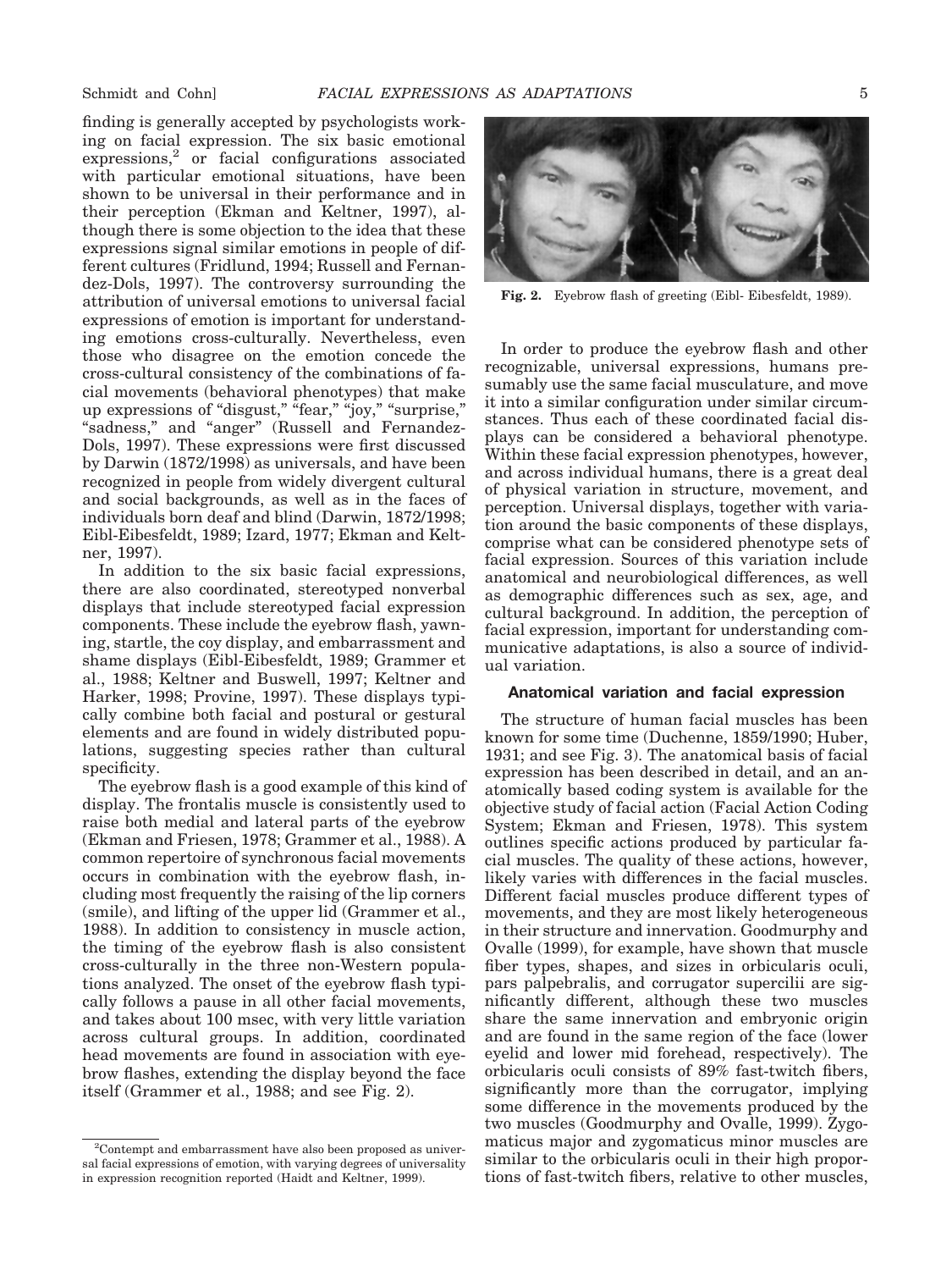

**Fig. 3.** Muscles of facial expression. 1, frontalis; 2, orbicularis oculi; 3, zygomaticus major; 4, risorius; 5, platysma; 6, depressor anguli oris. Original drawing from Huber (1931). (Reprinted by permission of The Johns Hopkins University Press.)

indicating a possible specialization for fast movements (Stal et al., 1987).

There are also individual differences in the structure and differentiation of facial muscles. For example, a differentiated muscle bundle, the risorius, thought to be unique to humans, is highly variable. As many as 22 of 50 specimens in a recent study lacked this muscle (Pessa et al., 1998a), and Huber believed that it was absent completely in people of Melanesian ancestry, although this finding has not been replicated (Huber, 1931). Various furrows and other deformations of the facial skin are produced by variations in facial muscles, and these may contribute to individual differences in expression. In most individuals, the platysma muscle inserts on the skin over the inferior margin of the mandible, but it is occasionally observed inserting in the lateral cheek, causing a vertical depression or furrow to appear there. The zygomaticus major muscle also varies, appearing in a bifid version with two separate insertion points in 17 of 50 of specimens in an anatomical study (Pessa et al., 1998a). The tension caused by the two heads of the muscle at the corner of the

mouth is believed to cause a dimple or small depression during the contraction of the muscle in smiling (Pessa et al., 1998b). Changes in facial texture, such as dimples that appear with a smile in some individuals, could be of added value in making an expression noticeable, or in providing information about the intensity of the expression.

A study of facial musculature in living humans noted a significant sex difference in the thickness of the zygomaticus major muscle (McAlister et al., 1998). This study also investigated differences in musculature, and found no significant differences in either levator labii superioris or zygomaticus major muscle thickness between Asians and Caucasians (McAlister et al., 1998). In general, there is not a great deal of published information on populational or sex-based variation in facial muscles, and findings of populational differences described above have not been replicated.

The effects of interindividual anatomical variation, including genetically based variation on facial expression, are even less well-known. The muscles themselves are highly variable, with some muscles appearing in some individuals and not in others (Pessa et al., 1998b). The presence of anatomical variation raises important questions about the link between facial actions and specific muscles. The relationship between muscle activity and displacement of facial features in expression is individualized to some degree; during posed eyebrow raises, muscle activity is roughly equal to brow displacement squared. Yet there is wide variation for individual brows and left brows rise higher, given the same amount of muscle activity (Pennock et al., 1999).

On the other hand, if the action of the face is the same, although there is variation in the underlying muscular structure, the resulting facial expressions may not be meaningfully discriminated. The universal recognition of some basic expressions indicates that facial expressions may not depend on a one-toone anatomical correspondence in any two facial signalers. Basic facial expressions are also recognizable in abbreviated form, without the complete set of facial actions described for the prototype expression. Regardless of the degree of variation that can be detected empirically, perceivers may take no notice of these slight variations (Fridlund, 1997; Shor, 1978), or may categorize them similarly, with high agreement (Campbell et al., 1999; Cashdan, 1998). More importantly, it is unknown whether such phenotypic variation in facial expression meets these criteria of "just meaningful difference" (Hauser, 1996) by causing differences in receiver behavior or judgment to slightly variant displays of the same type.

## **Variation in neural control of facial muscles**

Neurobiologically, facial expressions are dually controlled by extrapyramidal and pyramidal tracts, providing for automatic and voluntary control of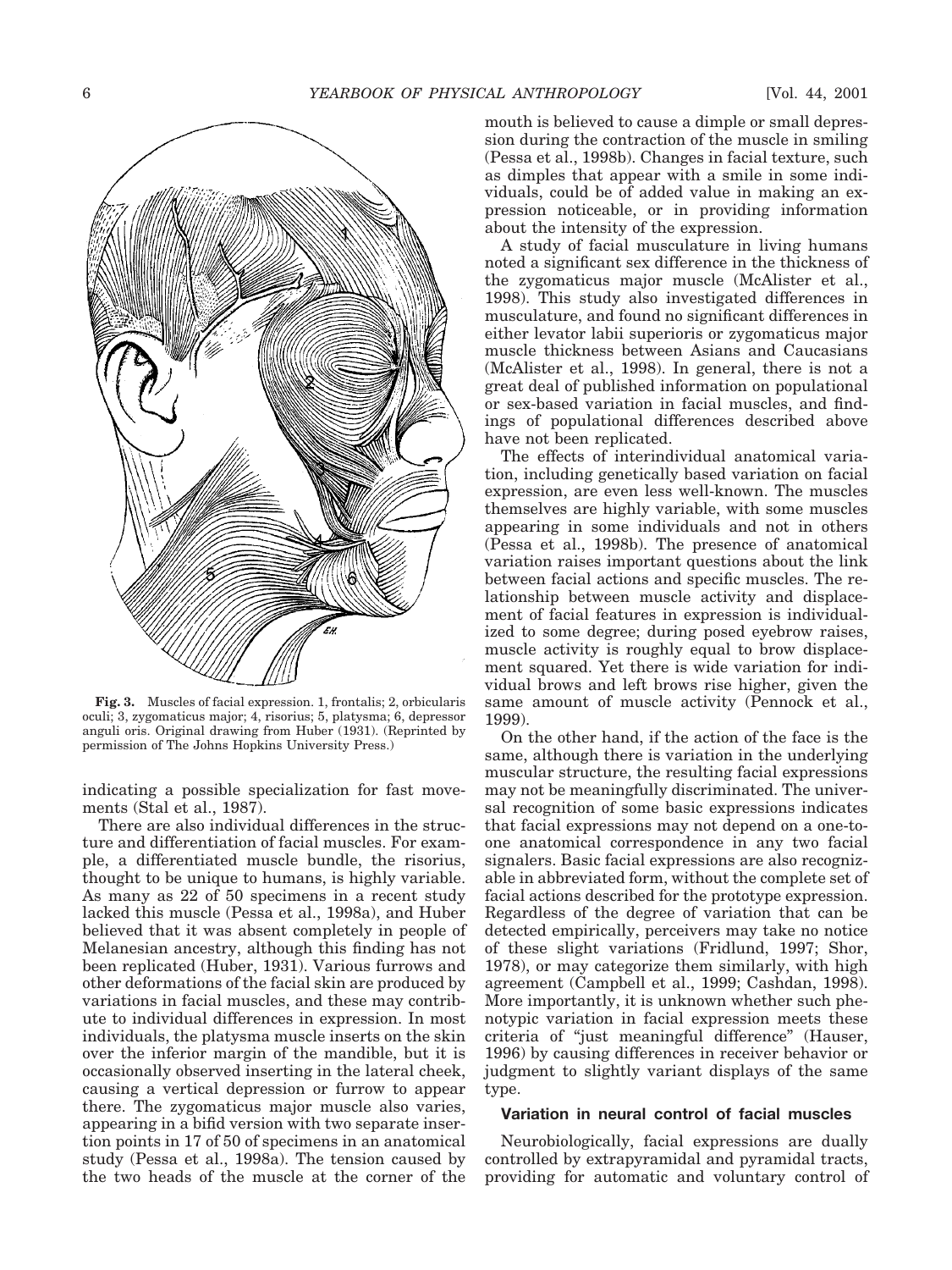facial expression. Based on observations of individuals suffering from various neurological conditions, Rinn (1984) described both systems of facial movement, along with the differential voluntary control over upper and lower face, related to greater asymmetry and voluntary control over the mouth region than the eyes. This difference is especially apparent in the facial expressions of people with cortical vs. extrapyramidal deficits. Those lacking cortical control produce largely asymmetrical voluntary (posed) expressions, but symmetrical spontaneous expressions. Extrapyramidal deficits produce the opposite effect (Rinn, 1984; Ross and Mathiesen, 1998).

Potential asymmetry due to differences in innervation of sides of the face may be related to sex differences in the brain, and therefore produce variation in facial expression among individuals. This is especially true if increased lateralization of cortical function in males includes more lateralized facial movement during expressions (Richardson et al., 2000). Spontaneity of expression also may play a role, with more spontaneous facial expressions under the control of a different neural pathway, and therefore more symmetric (Gazzaniga and Smylie, 1990; Rinn, 1984).

Research has not clearly confirmed the predictions of Rinn (1984) for asymmetry in lower face motion, especially in spontaneous expressions. Borod et al. (1998), in a meta-analysis of facial expression and asymmetry, concluded that facial expressions could generally be considered left-sided. However, they did not find that men were more likely to have asymmetry in their facial expressions, although individual studies had previously suggested this. Other researchers, using more objective quantitative methods (direct assessment of digitized images, rather than observer judgments or observer coding) found that the upper face was much more asymmetric than expected, particularly during spontaneous expression (Richardson et al., 2000).

In addition, the complex connections that have been proposed between the experience of positive and negative emotions and facial expression and cerebral laterality are still in question (Borod et al., 1998; Hager and Ekman, 1997). Borod et al. (1998) found significant left-sidedness of facial expression in studies involving muscle quantification and trained observer ratings (38 of 66 total studies showed left-sidedness as compared to 3 of 66 showing right-sidedness). The evidence of right-sidedness for positive expressions (smile), and left-sidedness for other emotion expressions, was much weaker (Borod et al., 1998). Although the role of asymmetry in the quality of facial signals is not clear, asymmetric facial expression is likely to be an important variable in considering facial displays as adaptations, particularly as it relates to spontaneity or deliberateness of expression.

Asymmetry in facial display is also probably related to individual differences in structural asymmetry that play a powerful role in our perceptions of human attractiveness and mate quality (Thornhill and Gangestad, 1994). Interestingly, most studies of facial expression asymmetry do not take into account whether or not structural asymmetry or movement asymmetry is responsible for asymmetry of facial expression. It is possible that asymmetry in expression is largely determined by asymmetries in the structure of the face at rest (Smith, 1998). By necessity, observer judgments of expression intensity can only be collected from faces at the height of expression, where both structure and movement have played a role in generating asymmetry. Electromyographic (EMG) studies of facial expression seem to support the idea that asymmetry in expression is simply a result of asymmetry in the structure of the face, because similar amounts of muscle activity are found on both sides of the face (Borod et al., 1998). In at least one case, the differential effects of similar muscle activity on facial features has been demonstrated (Pennock et al., 1999).

In more indirect fashion, the evolved perceptual preference for symmetry in structure may also extend to a preference for symmetry in movement. Spontaneous smiles, for example, are more symmetric than are posed smiles (Frank et al., 1993). They are also considered more sincere and possibly more attractive.

## **Variation within facial expression phenotype sets**

Universal facial expressions, though distinct, are not uniformly produced or perceived. Asymmetry, due to neurobiological constraints and the relative spontaneity of facial movement, is one source of variation, but there are many others. Part of the difficulty is that expression has too often been studied opportunistically, without prior expectation or theoretical outlook on why particular facial movements should be grouped, or how the display as a whole came to be in the first place. Smiling is a good example of this problem. For example, smiling or the joy display typically involves upturned lip corners, and may also involve the squeezing and wrinkling of skin around the lateral corner of the eye (orbicularis oculi). Smiles that include both orbicularis oculi and zygomaticus major activity have been called Duchenne smiles in honor of the French anatomist, while smiles lacking orbicularis oculi activity are non-Duchenne smiles (Frank et al., 1993). Smiles also vary in their intensity, in the associated activity of other facial muscles such as frontalis, and in the open or closed position of the mouth (Blurton Jones, 1972; Cheyne 1976; Jones et al., 1990; Messinger et al., 1999) (see Figs. 4, 5). The significance of open or closed mouth smiling is also unknown, although discussions of nonhuman primate and human homology in expression suggest an appeasement function for closed bared teeth displays (smiles) and a play readiness function for open mouth displays (laughter and open mouth smiling) (Preuschoft, 1992; van Hooff 1972).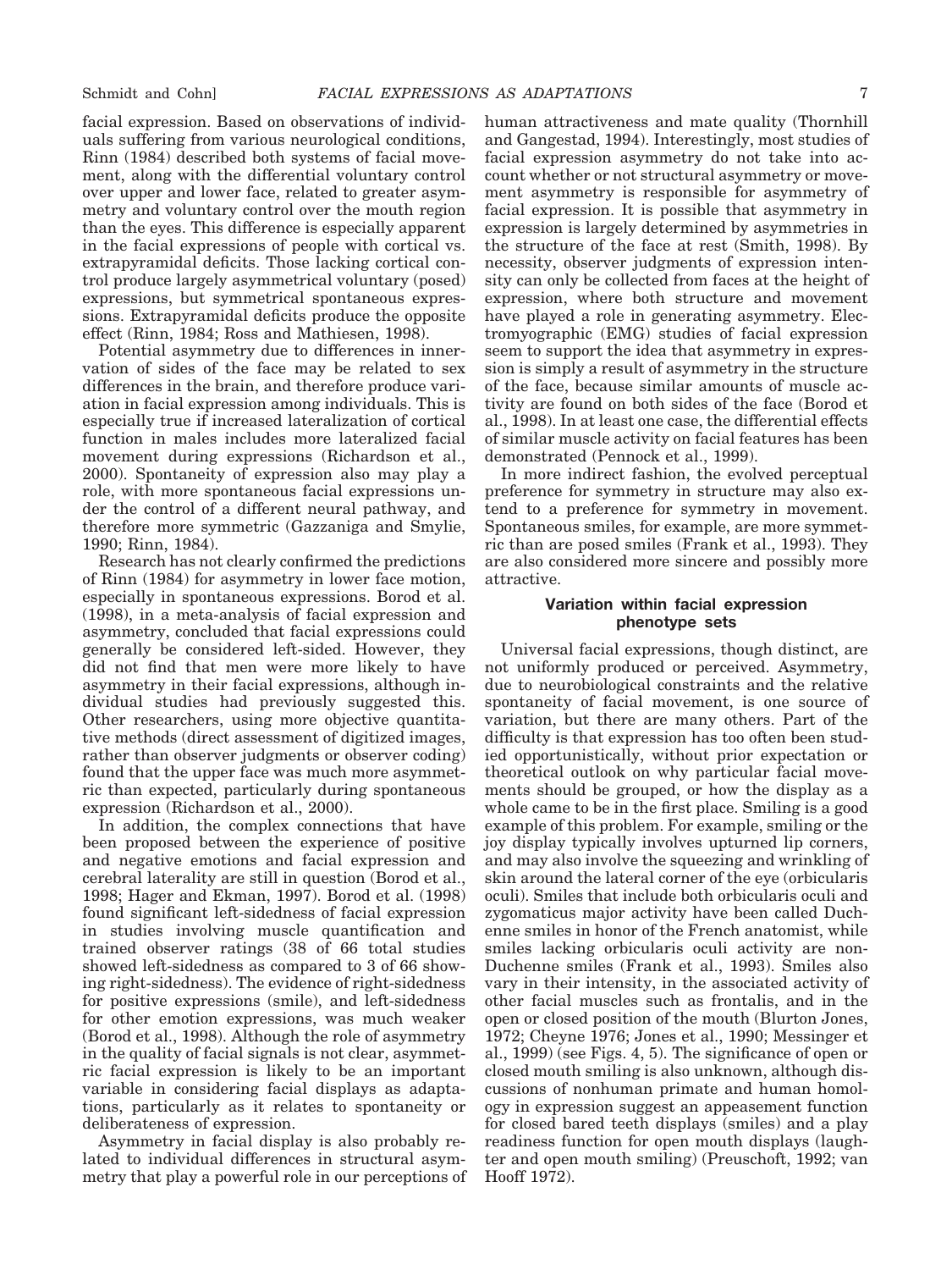

**Fig. 4.** Non-Duchenne and Duchenne smiles. **a:** Non-Duchenne smile. **b:** Duchenne smile. Images from Kanade et al. (2000).

Although the anatomical basis of facial expression in general is fairly well-established, important questions about the timing and patterning of facial movement also remain unanswered. Spontaneous enjoyment smiles appear to function within time constraints, typically lasting between 0.5–4 sec and having smoother transitions between onset, apex, and offset of movement (Frank et al., 1993). In a study of adult women's smiles toward children, varied onset and offset timing of smiles were differentially interpreted by child observers. Smiles with relatively quicker offset periods were interpreted as less genuine by these children. Individual adult differences were found in patterns of onset and offset timing of smiles, and approximately 16% (122 of 763) of these smiles had multiple peaks, reinforcing the difficulty in assessing the temporal course of a smile (Bugental, 1986). Using a quantitative measure of change in smile appearance, Leonard et al. (1991) found that observers perceived the maximum difference in levels of happiness within the same few frames in which the smile changed the most. They interpreted the temporal change in smile, typically occurring within in a 100-msec window, as a template for smile perception. This timing may correspond to the limits of the perceptual system (Fridlund, 1994), and is remarkably similar to the timing of onset in the spontaneous eyebrow flash (Grammer et al., 1988). Speed of smiling (and possibly other expressions) is likely a feature of both expression and perception.

Also of interest are the patterns of coordinated movements occurring during expression. In the case of the eyebrow flash, the apex of the expression is also relatively stable, unaccompanied by the appearance of new facial movements (Grammer et al., 1988). This suggests that even for the very mobile and flexible human face, there may be limits on the types and time course of spontaneous expressions. Head and eye movements may also occur during facial expression, and are probably coordinated with facial movements, as components in a multicomponent display (Ekman, 1979; Niemitz et al., 2000). Lyons et al. (2000) demonstrated that head position

has significant effects on the perception of facial expression; head position changes were perceived as facial expression changes, even in the absence of facial muscle activity.

Given the great diversity of human facial expression, anthropologists tend to note the flexibility, complexity, and voluntary nature of facial expression (Birdwhistell, 1970). Compared even to relatively expressive nonhuman primates, like chimpanzees, human facial expression seems to be too variable to be divided into well-defined phenotype sets. Voluntary control over facial muscles, especially over the muscles of the mouth, is a hallmark of human nonverbal expression, and is likely due to the articulatory demands of human language (Rinn, 1984). The diversity of voluntary and spontaneous human facial expression, however, should not be mistaken for infinite variability in facial expressions as actually performed. Current research on the configuration and temporal course of facial expression seems to support this idea, as it has so far shown a great degree of regularity in expression across cultures and individuals.

## **Individual differences in observable facial expression behavior**

In addition to underlying physical variation in the face and in movement, empirically measured facial behavior varies according to factors such as sex (Briton and Hall, 1995; Chapell, 1997), age (Chapell, 1997), and cultural background (Ekman, 1973; Kupperbusch et al., 1999). Also important in facial expression are individualized factors, such as sociality of situation (Fridlund, 1994; Friedman and Miller-Herringer, 1991; Jakobs et al., 1999) and the emotion-eliciting nature of visual or other stimuli (Cohn and Tronick, 1983).

Humans vary in their ability and tendency to produce facial expressions, and this variation is presumably related to underlying muscular, neurobiological, or social differences. Nevertheless, variation in the signal itself, the visible changes in the face, is important to addressing hypotheses of the signaling value of facial expressions. Dimensions of nonpathological variability include interpersonal success in nonverbal communication (Strahan and Conger, 1998) and overall expressiveness (DePaulo, 1992). There are also sex differences in facial expression, especially for smiling, with women smiling more (Briton and Hall, 1995; Chapell, 1997; LaFrance and Hecht, 1999). LaFrance and Hecht (1999) maintain that women are not comfortable unless they are smiling. Women have also been shown to have thicker zygomaticus major muscles, although it is unknown whether this is a cause or consequence of increased smiling (McAlister et al., 1998). Sex differences in facial expression are not only frequencybased, however; there is also some evidence that women specialize in expressions of happiness, while men are better performers of angry expressions (Coats and Feldman, 1996). Individual differences in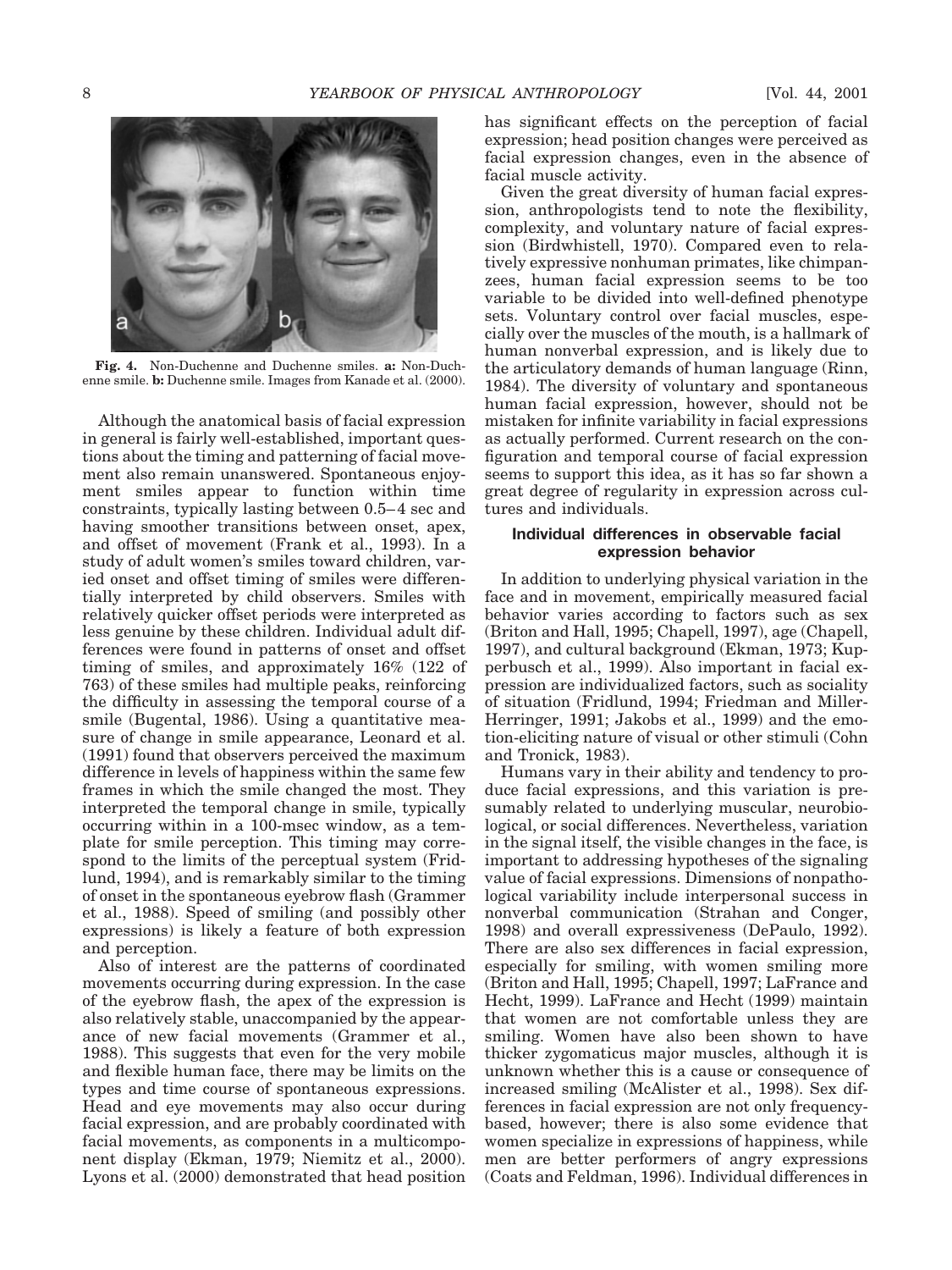





msec

**Fig. 5.** Automated method for quantifying facial movement. **a:** Posed smile with outlined features tracked automatically (Tian et al., 2001). **b:** Movement (radius length relative to mouth center) of right and left lip corners calculated from positional change in tracked features over first 400 msec of expression (Schmidt and Cohn, 2001).

facial expression may be apparent even in neonates (Manstead, 1991). Most of these results are from industrial societies, and therefore, the range of human variation is probably not fully represented. Yet behavioral phenotypes, including universal expressions and facial displays, are clearly variable.

#### **Methods in facial expression research**

Hauser (1996) stresses the importance of methods that allow rigorous comparison among studies of communication. Currently, there are relatively few detailed objective methods, although recent work in facial expression research holds promise for improved expression analysis. The development and use of the Facial Action Coding System (FACS), an anatomically based coding system for recording appearance changes caused by the action of individual muscles, was the first to make possible the collection of a large body of reliable empirical data on these expressions (Ekman and Friesen, 1978; Ekman and Rosenberg, 1997). New methods of facial measurement allow even more objective, quantitative measurement of facial movement (see Fig. 5). Automated versions of FACS, which will automate the process of studying facial action, are currently being developed (Cohn et al., 1999). Other automated methods have been used for studying nonverbal signals in general (Grammer et al., 1999), and facial expressions in particular (Richardson et al., 2000; Scriba et al., 1999). These methods rely mainly on overall change in images of the face (or entire body) over the course of nonverbal expression. Amounts of change in the image, assuming all images are collected in the same manner, are interpreted as movement patterns (see Fig. 5).

#### **Phenotypic variation in facial perception**

Along with the study of the neurobiological and anatomical and behavioral aspects of facial action, the perceptual aspects of face recognition and facial expression recognition have also received a great deal of attention in the past several decades. In proposing that patterns of facial movement are communicative adaptations, there is also the task of understanding the coevolution of perceptual mechanisms (Chovil, 1997; Endler 1993; Fridlund, 1997;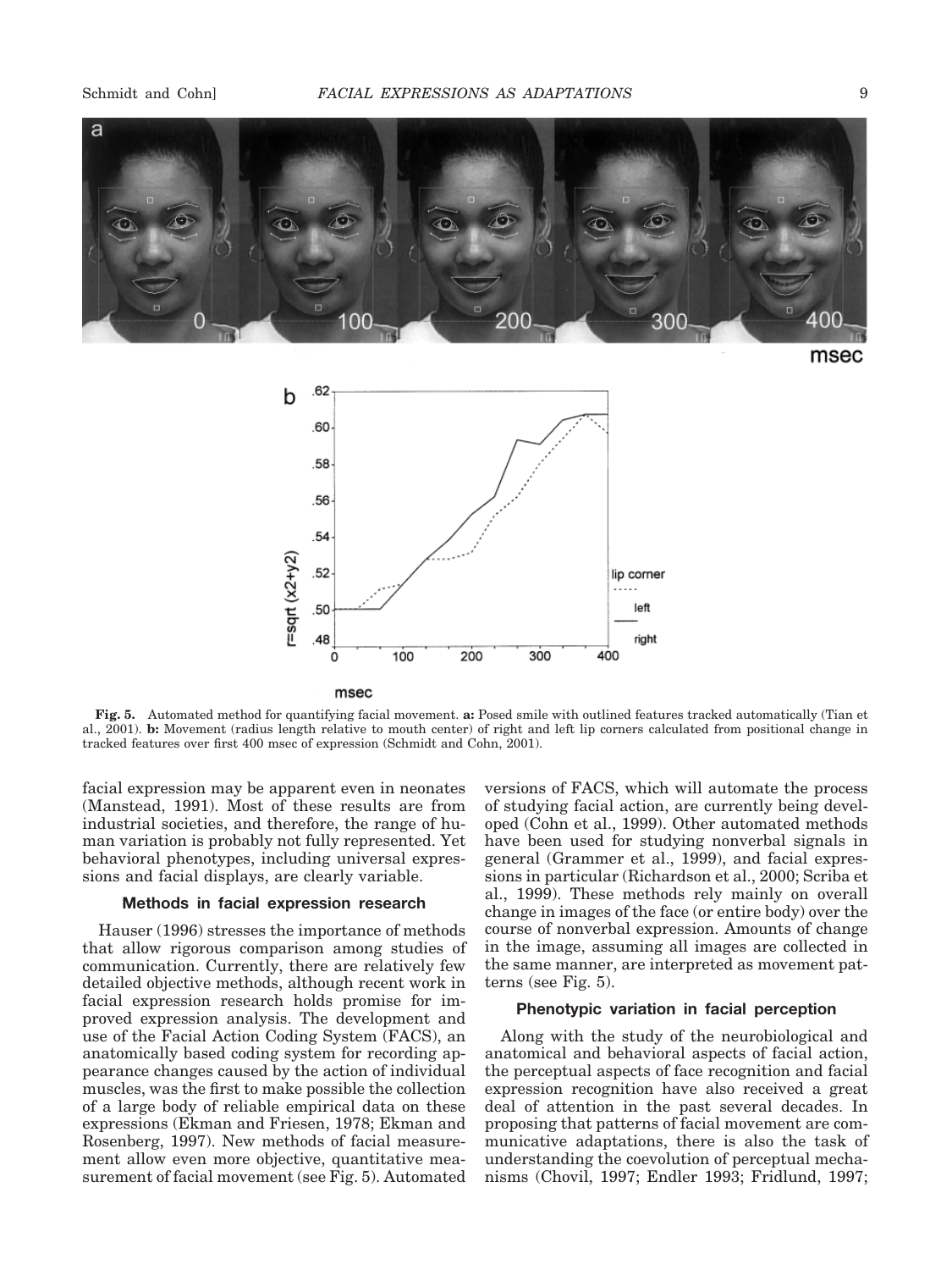Hauser, 1996). There is good evidence that neurons in particular areas of the brain have specific sensitivity to social stimuli, including but not limited to static faces. The primary evidence for the existence of separate neurobiological mechanisms of facial expression recognition comes from studies of dissociable deficits: the ability to recognize faces is retained, while the ability to recognize expressions is lost in brain damage (Ellis and Young, 1998; Young et al., 1998) or in cases of autism (Celani et al., 1999). This evidence supports a theory of neurobiological specialization for social stimuli (Adolphs, 1999; Brothers et al., 1990).

Facial expressions are processed by several distinct brain regions. The amygdala is largely responsible for perception of fear and sadness expressions. Some researchers suggest that the amygdala may in fact be specialized for perception of fearful expressions only (Morris et al., 1996). Other regions, including the somatosensory and orbito-frontal cortex, are involved in recognizing emotion blends and anger (Adolphs, 1999; Blair et al., 1999; Morris et al., 1996). The difference between explicit processing (subjects instructed to judge facial expressions) and implicit processing (subjects instructed to judge sex of actor) may affect the region of brain used for processing, with implicit processing handled largely by the amygdala (Critchley et al., 2000).

Differences in facial expression processing likely relate to differences in adaptive behavioral responses to expressions. For example, Dimberg (1997) found that conditioning to faces worked much better for fear than for any other expression. Neurobiological specialization for facial expression processing also corresponds to the suggestion that perception of certain signals requires greater sensitivity (perception of anger at very low levels is likely to give a fitness advantage; Gosselin et al., 1997).

While the variation inherent in neurobiological perceptual systems is unknown, there is evidence for individual differences in facial expression perception. The most striking finding is that women appear to be more accurate and more sensitive decoders of facial expression than men, and that this ability develops in children as young as 3 years (Boyatzis et al., 1993; Hall, 1984; McClure, 2000). Women in one study gave higher ratings than men did to happy expressions and lower ratings to neutral expressions, suggesting they differentiate more among facial expressions of varying intensities (Katsikitis et al., 1997). Otta et al (1996) also found slightly greater discrimination among women, as perceivers of smiles.

A more specific ability, detection of deceit, also varies among individuals, and appears to be based on a more widely applicable ability—being able to detect small, extremely rapid changes in facial expression (Frank and Ekman, 1997). This ability to detect subtle changes in facial movements may also

be an important individual difference. For example, some people were better able to judge smiles of enjoyment accurately, especially those who paid more attention to the eye region (Frank et al., 1993).

Finally, cultural background plays an important role in the attribution of personality traits to particular facial expressions. People with smiling faces are interpreted as more sociable than people with neutral faces by both Japanese and American subjects. However, the difference between the sociability of neutral and smiling faces is much higher for Americans than it is for Japanese subjects (Matsumoto and Kudoh, 1993).

### **Diversity among facial expression phenotypes**

Although the concept of basic universal expressions has allowed us to consider human facial expressions as evolved behavioral phenotypes, an emphasis on universality obscures the abundance of variation within and between facial expressions. All facial expression phenotypes are not created equal. For example, some expressions are produced much more often than others (smile; Bavelas and Chovil, 1997), as frequently as two or three separate displays per minute of face-to-face interaction (Schmidt, 2000). Others, such as the Duchenne smile and the fear expression, cannot be as easily produced voluntarily. Some are quite infrequent and/or may not be as universally recognizable as others (disgust, fear, contempt; Fridlund, 1994). Different expressions are also associated with specific variation in autonomic functioning, suggesting different roles in emotional, self-regulatory processes. For example, fear expressions increased heart rate and sadness expressions decreased it (Levenson et al., 1990).

Even expressions that seem superficially similar, such as smiling and laughing (to be discussed later), are now best studied as separate phenotypes, given our current knowledge of their forms and functions (Keltner and Bonanno, 1997; Preuschoft and van Hooff, 1995; Provine, 1996, 1997). Smiling typically bares the teeth, but does not necessarily involve vocalization, unlike laughter, which has a characteristic pattern of open mouth and exhalation/vocalization associated with it, and may also include repetitive eye and mouth closure patterns (Niemitz et al., 2000). Extensive variation both among and within facial expression phenotypes clearly requires multiple adaptive explanations, rather than a single hypothesis of facial expression. The fit between behavioral phenotype, ecological context, and fitness consequences for facial expressions is specific to each particular expression phenotype. In general, however, facial expressions can be considered social signals, which is a good starting point from which to diverge into multiple adaptive contexts.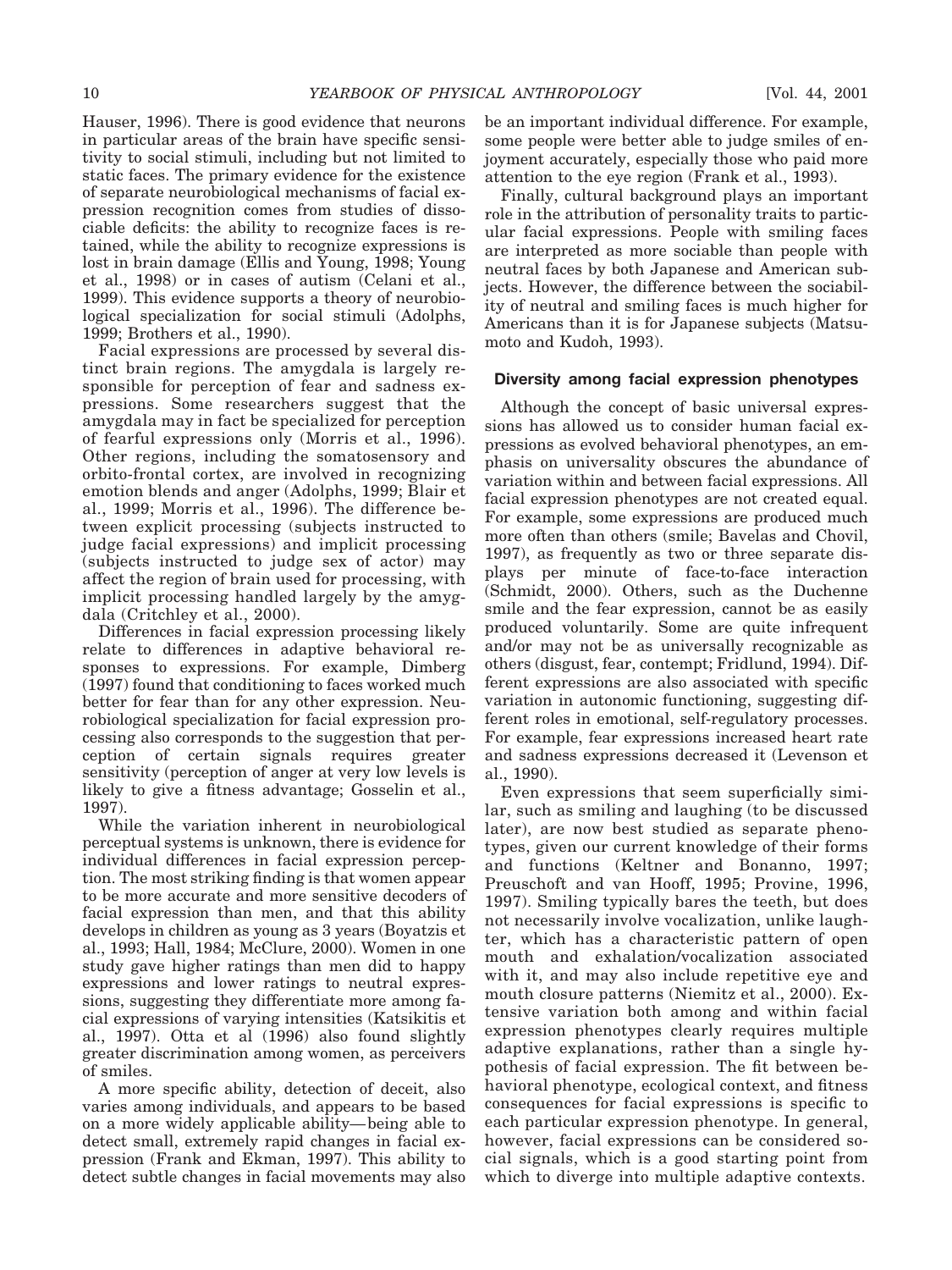## **ECOLOGICAL CONTEXTS AND FITNESS CONSEQUENCES**

#### **Facial expressions as social signals**

Facial expression is unambiguously social, in that the expressions are produced with greater frequency and intensity in social situations and can be directly linked to interactive consequences (Fridlund, 1994; Jancke and Kaufmann, 1994). If facial expressions (including displays of emotion) are social adaptations, then they are signals, produced primarily with a social purpose. Whether or not emotion is associated with most facial expressions, or even any facial expression, is an issue of great importance in the psychology of emotion. If facial expressions are simply outward expressions of emotion, and there is no specific fitness consequence proposed for the expressions themselves, then they are subject to other levels of analysis. When facial expressions are considered as potential adaptations, however, the relationship between experience of emotion and expression is not necessarily relevant (Hauser, 1996; although see Keltner and Gross, 1999, for a functional hypothesis of emotions in general). Forming hypotheses about the adaptive nature of facial expressions as social signals requires only that specific ecological contexts and fitness consequences of these behaviors be described. Adaptive explanations of the signals themselves may or may not include adaptive explanations of human emotions that underlie much of facial expression.<sup>3</sup>

Because they occur largely in the interactive context, human facial expressions are generally considered to be cooperative signaling systems, benefiting both signaler and receiver (Fridlund, 1997). Although it is not generally discussed, facial expressions can probably be considered low cost, as the energy required to produce an individual spontaneous expression is small. Such low-cost, frequent signals are expected in mutually beneficial interactions (Krebs and Dawkins, 1984), or within groups of related individuals (Bergstrom and Lachmann, 1998).

Facial expressions, however, occur in many different social contexts, not all of them cooperative. The complex relationships between social contexts and shared and conflicting interests suggests that human facial expressions have multiple signaling functions. As extensive modeling, and some empirical work in nonhuman primates has shown, the ecological contexts and fitness consequences of behavior are critical in determining the nature of the signals that evolve (Godfray and Johnstone, 2000; Grafen and Johnstone, 1993; Krebs and Dawkins, 1984).

## **Socioecological contexts of human facial expression**

Human ecological contexts are undeniably socioecological contexts. Even nonsocial contexts may be framed in social ways, because of past selective pressures on the design of the mind (Brothers, 1997; Humphrey, 1976; Kummer et al., 1997). Absent or semipresent individuals provide enough social context to produce facial expression (speaking with someone on the phone, or knowing a friend is doing the same activity in the next room; Fridlund, 1994). These types of contexts are, of course, unlikely to have been important until recently in our evolutionary history, but they illustrate our readiness and willingness to produce facial expressions at even the suggestion of social interaction.

Humans are not completely unresponsive in the absence of social partners, but facial expressions vary in their susceptibility to audience effects, with changes in frequency and/or type of movement with different receivers (Jancke and Kauffmann, 1994; Kraut and Johnson, 1979). Some expressions vary little along social dimensions (startle), while others vary significantly (smile). For example, Fridlund (1994) and others have found that smiling decreased monotonically with decreasing social contexts (viewing a tape with a friend, viewing a tape that a friend is watching in the next room, viewing a tape while friend is off completing tests, viewing a tape alone). The knowledge that a friend was performing the same task led subjects to smile significantly more. Kraut and Johnson (1979) observed a similar phenomenon among bowlers, who smiled at friends more often than they smiled at a spare or strike. Hess et al. (1995), Jancke and Kaufmann (1994), and Manstead et al. (1999) found similar effects of sociality, concurrent with the effects of emotion-eliciting stimuli. Obviously, the natural context of facial expression is social interaction, and anthropological, adaptive explanations of facial behavior require attention to specific, naturalistic ecological contexts.

This type of approach has been suggested by Preuschoft (2000) with respect to the positive emotions, and could be adapted for the positive facial expressions of emotion. She includes several contexts for recategorizing the positive emotions, including interacting with babies, interacting with others playfully, seeking mates, and other social contexts. Bradbury and Vehrencamp (1998) suggested a similar list: conflict resolution, territory defense, sexual signals, parent/offspring interaction, social integration, environmental contexts, and auto-communication.

In this paper, we propose the following set of socioecological contexts for a beginning exploration of facial expression as adaptation: infant/caregiver interaction, cooperative interactions, speech, and intraspecific competitive interactions. We consider

<sup>3</sup> Adaptive explanations of facial expressions as emotions are based primarily on the adaptiveness of experiencing emotions. Expressing emotion is an important part of signaling hypotheses of expression. The exploration of relationships between internally experienced emotion and facial expression is an important part of adaptive hypotheses of emotions, but the link between expressions of emotion and fitness consequences does not necessarily require that other adaptive consequences of that emotion be explained.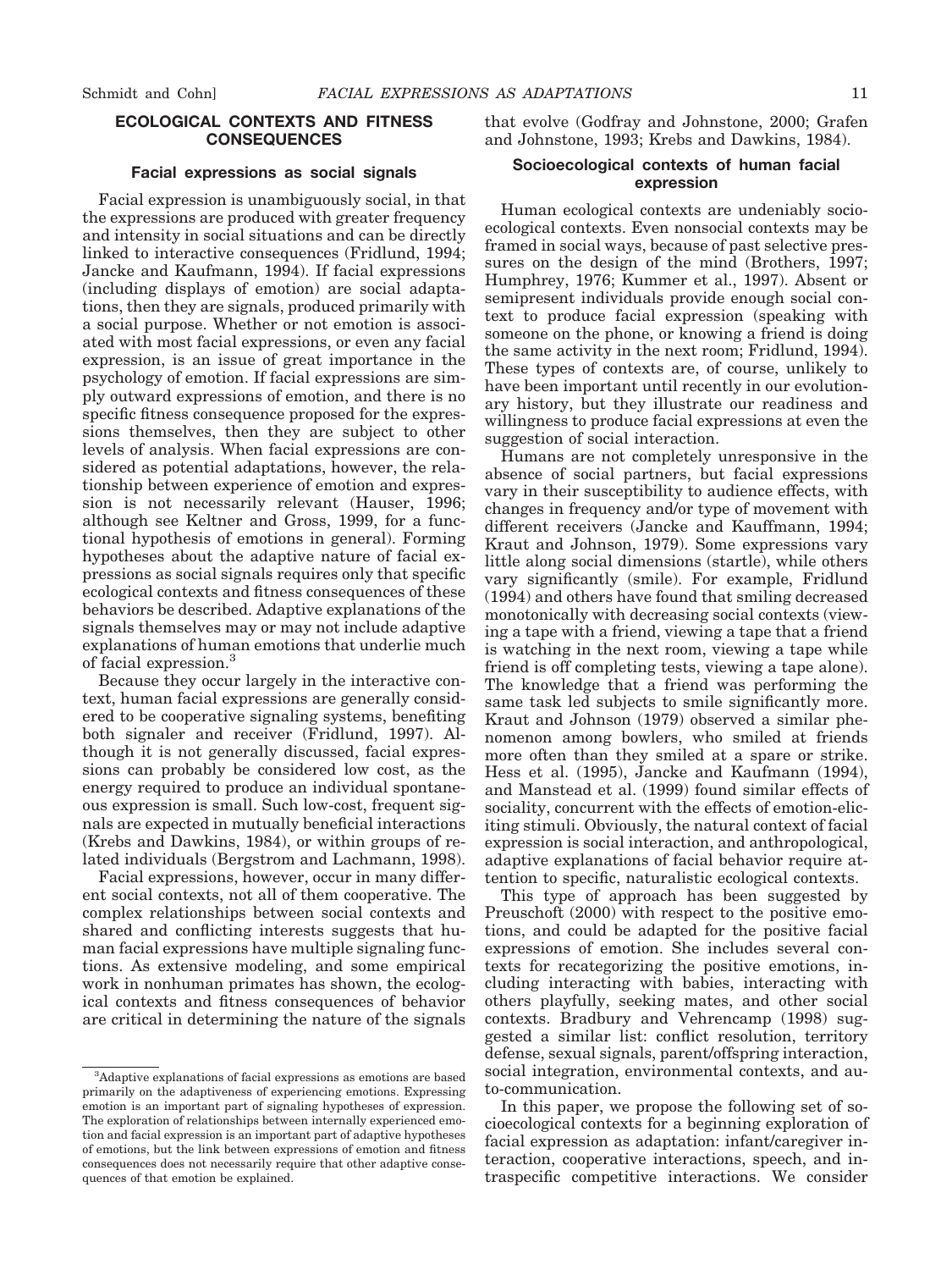each separately defined ecological context as a source of variation in costs and benefits of facial signaling, with separate fitness consequences for each.

## **Infant/caregiver interaction**

Both cooperative and competing interests of caregivers (parents) and offspring are probably reflected in the signaling systems that develop in the context of this interaction (Trivers, 1974). Infants may produce honest signals of need (Grafen, 1990; Godfray and Johnstone, 2000). Another possibility is that infant signals of need are exploitative, or represent the outcome of sibling conflict (Godfray and Johnstone, 2000). Infant facial expressions can be interpreted in these signaling contexts.

Infants display basic facial expressions that are similar to or the same as those of adults (Fig. 1). Some of the component movements of facial expression are probably innate (Izard and Malatesta, 1987; Meltzoff, 1996). In addition, studies of infant facial expression are most accessible to adaptive perspectives, in that researchers are unable to rely on selfreport and must instead look at expression ethologically and with an eye toward consequences of behavior.

Human infant displays have been discussed in the literature from a signaling perspective. Infant crying is generally interpreted as an honest signal of need, as expected theoretically (Fridlund, 1997; Hauser, 1996). Facial expressions associated with crying are part of this multicomponent signal, and crying is effective in getting attention.

Infant smiling as a display is also coordinated with caregiver behavior. Infants look at their mothers whether the mother is attentive or not, but they only give the signal (smile) if she is attentive (Jones et al., 1991). The probability that an infant will smile at its mother is greatest when the mother is most attentive and also smiling (Cohn and Tronick, 1987). Infant bouts of smiling end quite abruptly when the mother ceases smiling (Cohn and Elmore, 1988). These results suggest that infants' production of smiles is sensitive to the potential costs and benefits of making this expression. Since infants are subject to both maintenance and growth needs, they could be expected to modify even these seemingly inexpensive signals, depending on the potential for positive response. Positive responses, in this case, would be directly related to positive fitness consequences, including increased opportunities to interact, leading to earlier and better performance in social interaction. The function of infant smiling and mother infant interaction in the development of secure attachment is also significant in that secure attachment in infancy has been demonstrated to predict social competence later in childhood, while insecure attachment has negative consequences (Belsky and Nezworski, 1988).

One of the positive consequences of facial expression seems simply to get attention focused on oneself. Faces and facial expressions draw attention (Vuilleumier, 2000). Much of the work on this most simple effect of facial expression comes from the study of infant interaction. Human infants use facial expression to induce their mothers to pay attention, and mothers typically vocalize or smile in response (Jones et al., 1990). The bared teeth smile seems particularly useful in this context; Jones et al. (1990) found bared teeth smiles are more likely to be produced in social situations, when the infant is paying attention to its mother and not to toys. These bared teeth smiles subsequently elicit responsive and attentive behavior from the mother, a positive fitness consequence. The fitness effects of parental attention for the human infant are potentially great, considering the intense social and nutritional needs of the infant, as well as possible risks associated with lack of maternal attention, including failure to thrive, physical danger, and at the extreme, death from neglect or abandonment. Whether or not these social signals are honest signals of need or not, however, is difficult to assess given our current knowledge of infant smiling and attentional needs. The relationship between infant facial expressions and honest signals of need could be investigated, if need were operationalized as continuing fitness costs (length of time since last feeding, distance from mother, presence of sibling competitors), and signal intensity and frequency were operationalized for specific expressions.

As infants develop, they more often initiate bouts of smiling (Cohn and Tronick, 1987). They coordinate facial displays with their caregivers (parents), signaling only in what are considered appropriate contexts. This coordination of signals may represent a coordination of interests among healthy offspring and healthy parents (those with incentive to continue investment). Among older children, it becomes apparent that ability in sending and receiving facial signals varies, and is associated with positive fitness consequences of personal and social adjustment (Nowicki and Duke, 1994). As children get older, they use their perceptions of smiles to fine-tune their expressions until their deliberate posed smiles are relatively indistinguishable from their spontaneous smiles. There is strong evidence that this process relies on visual observation. Deliberate smiles of blind children were distinguishable from their spontaneous smiles, when viewed by untrained observers, while those of sighted children were not (Castanho and Otta, 1999). As adults, persons blind from birth produce voluntary expressions of emotion that are significantly less recognizable than those of sighted individuals (Galati et al., 1997).

The specialization for infant signals of need is also specific to target receivers of the signal. Infants vary their signals, depending on the parent (Forbes et al., 2000). Infant signals are differentially perceived by men and women, and infant smiles increase accuracy in infant recognition in women only (Jones, 1984). Jones (1984) suggested that the smile was a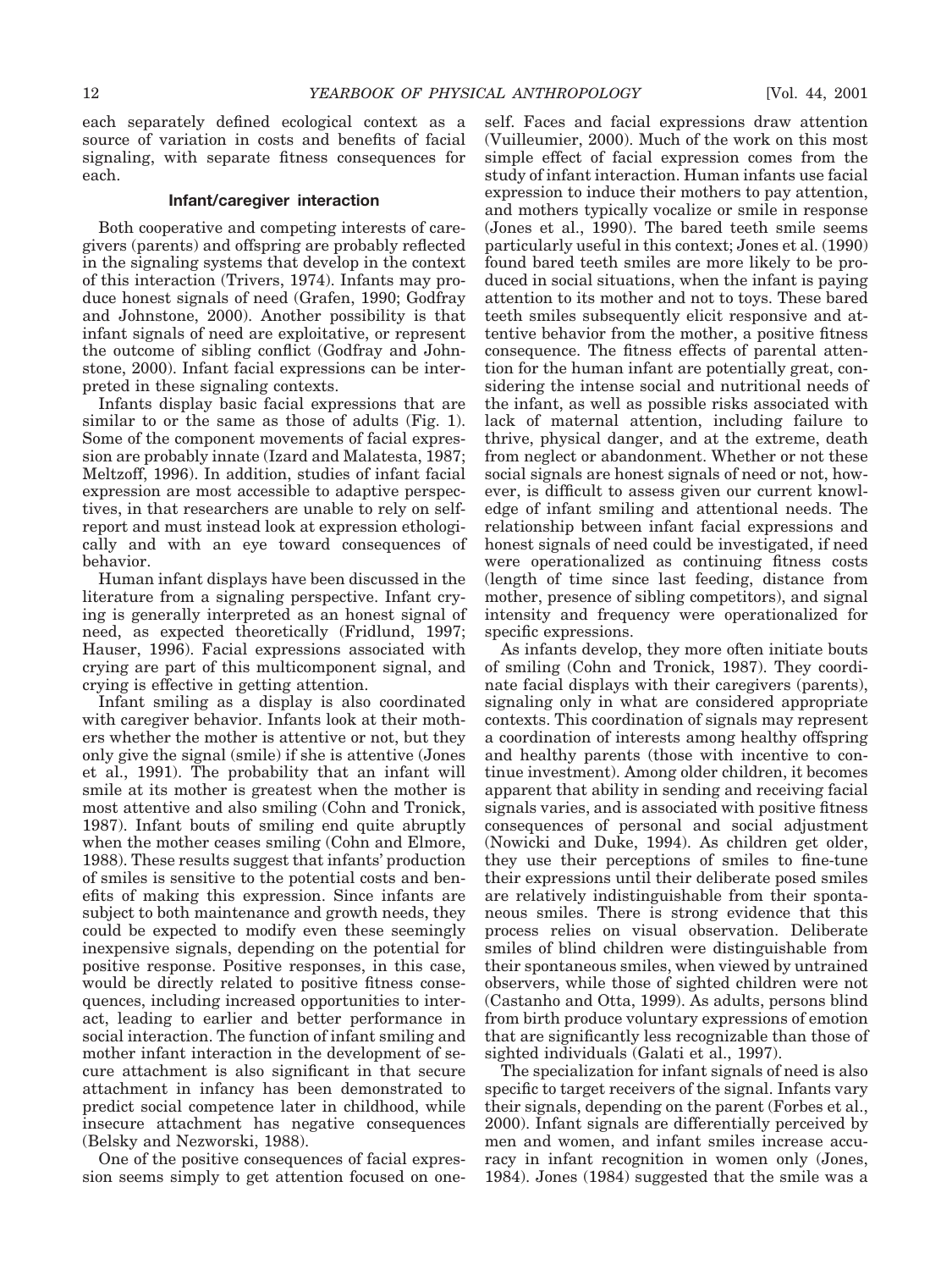signal specifically directed toward women. Infants may vary signaling, based on experience of increased benefits for the behavior. For example, in infant smiling during parent/infant interaction, infants often begin with a non-Duchenne smile and then convert this smile to a Duchenne smile, by adding the contraction of the orbicularis oculi around the lateral edge of the eye (60% of all infant Duchenne smiles observed; Messinger et al., 1999). It is not inconceivable that this change in expression could be related to dynamic changes in the infant's perception of benefits of the energetically more expensive Duchenne smile.

#### **Long-term cooperative social interaction**

Infants' and children's competence in producing and perceiving facial expressions eventually develops into adult skill at using facial expression with peers and other members of the social group. Relationships among relatives and other group members are characterized by speech and also by extensive facial expression behavior. The complexity of relationships in these groups means that contexts for facial expression will vary from interaction to interaction, on a frequent basis.

Because of their unusual stability and tendency to involve long-term relationships, human groups are a likely context in which reciprocal altruism can develop (Trivers, 1971). Reciprocal altruism would clearly be greatly facilitated by the use of signals for willingness to reciprocate or negative sanction of failure to reciprocate. It is in this context of repeated long term interactions that patterns of repeated facial expression can provide interactants with exactly the information they need with regard to others' intentions, altruistic or otherwise (Brown and Moore, 2000; Silk et al., 2000). Brown and Moore (2000) hypothesized that in some cases, an "altruist detector" might be more valuable than a "cheater detector" mechanism. Presumably this detector would depend on input from stimuli such as facial expression, tone of voice, and other nonverbal signals. In this context a conventional signal of relatively small magnitude, but repeated performance would be predicted (Dawkins, 1993). If a pattern of signaling that corresponds with reliable altruism can be maintained, then the pattern could become ritualized as a representation of the sender's altruistic intent. Continuous performance of this expression pattern might indicate that others can rely on the actor to act in an altruistic fashion. Zahavi (1993) notes that these types of reliable conventional signals can work in the following way: "a signal which seems to be performed alike by all individuals in a set is in fact a 'standard' against which the quality of different individuals of the same set is judged" (Zahavi, 1993, p. 228).

This explanation of facial expression in cooperative interaction is congruent with the suggestion by DePaulo (1992) that the primary goal of facial expression, conscious or unconscious, is self-presentation. According to DePaulo (1992), although deception could be adaptive, people are not trying to make themselves appear as something they are not. Instead, people typically try to enhance the accuracy of qualities they already display (DePaulo, 1992; Schmidt et al., 2000). For positive facial expressions, in particular, it could be proposed that they are trying to appear more altruistic (Brown and Moore, 2000).

Several human facial expression patterns support this view of altruistic signaling. Social status in housemates was associated with smiling, with high status housemates smiling more (Cashdan, 1998). A closed mouth bared-teeth display in nonhuman primates is typically interpreted as a submissive or appeasement display (van Hooff, 1972; Preuschoft, 1992; and see discussion below). This kind of display is not expected to be most frequent in the highest status individuals. However, another perspective, based on cooperative signaling, could explain these data. The individuals with high social status could be signaling their high potential for, or willingness to reciprocate (Brown and Moore, 2000). In fact, smiling in this study was quite frequent, for both males and females (smiling about 10% of the time they were observed; Cashdan, 1998).

Grammer et al. (1988) found a similar frequent signaling pattern in eyebrow flashes, with the added point that initial eyebrow flash was typically the most intense (getting attention of partner), followed by conversational eyebrow flashes (regularly signaling to attentive partner; Grammer et al., 1988).

One problem with this explanation is the possibility of nonreciprocators using repeated low-cost conventional signals, such as smiles, in a deceptive manner. Then somehow these repeated signals must be costly, or at least so costly as to negate the benefit for a cheater that uses them correctly, but deceptively (Zahavi and Zahavi, 1997). Or the signals, if cheaply produced, could represent coordinating activity among individuals whose interests are sometimes in conflict, but who benefit by coordinating activities nonetheless (Silk et al., 2000).

A signal has to truthfully represent the interactant's intentions to reciprocate: honest signals are hard to fake (Keltner and Bonanno, 1997). An automatic, nonconscious response (electromyographically measured response of the receiver's own facial muscles) to the smiling of others, occurs only to Duchenne smiles that are more energetically expensive and harder to fake (Surakka and Hietanen, 1998). A similar response occurs to the nonverbal vocal components of speech. The corrugator muscle activated in the case of anger, and the orbicularis oculi muscle activated when hearing contented voices (Hietanen et al., 1998). Contrary to Fridlund (1997), these reflexive displays of emotion may be quite adaptive, especially in contexts where automatic, quick response is critical. Emotional readout can be a powerful social tool, especially if it brings about positive fitness consequences for senders and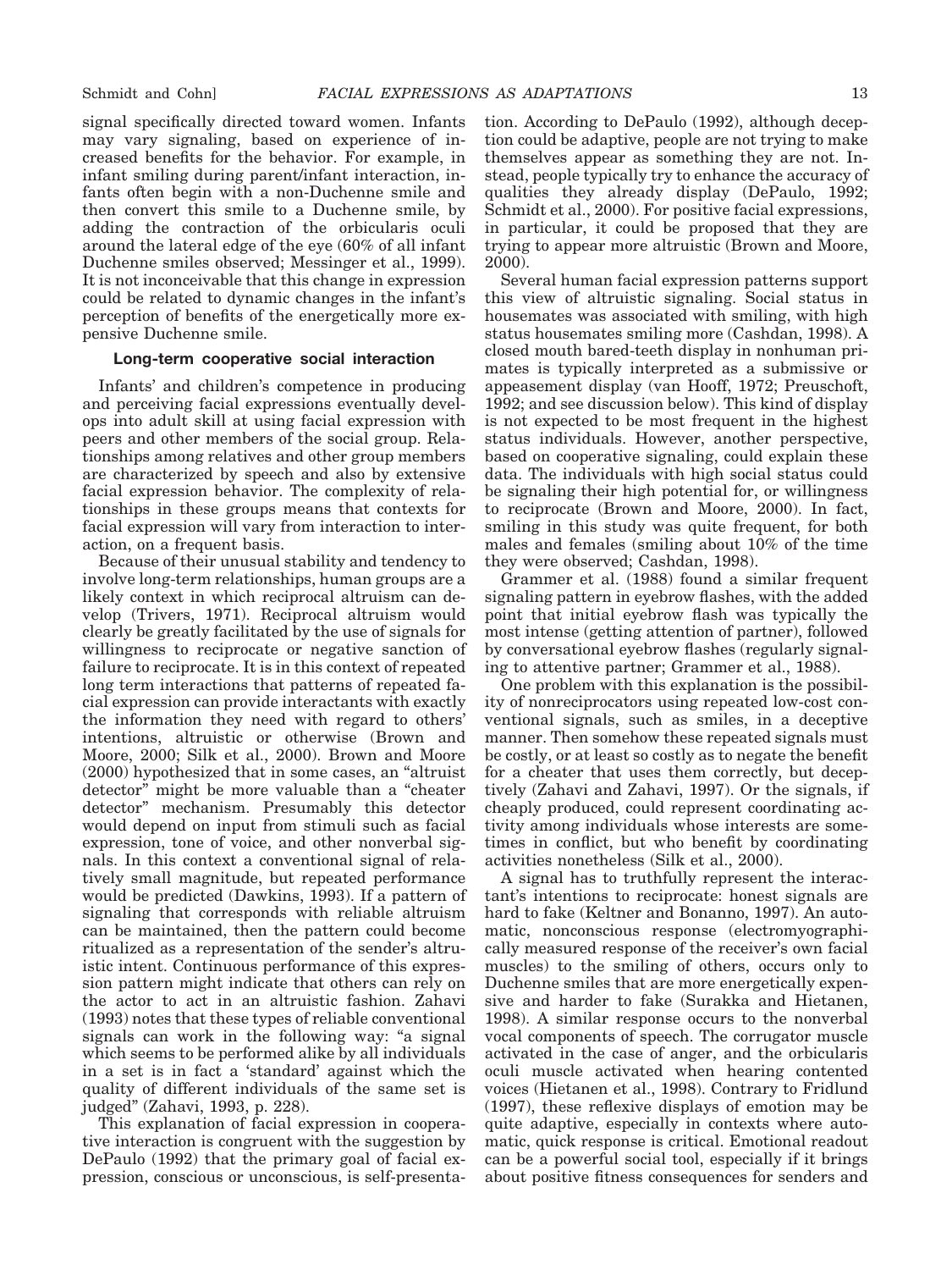receivers. For example, facial expressions play a role in creating and supporting empathy, an emotional, yet also adaptive phenomenon (Brothers, 1989; Buck and Ginsburg, 1997; Keltner and Bonanno, 1997). Other positive fitness consequences could include the likelihood of receivers sharing food and other resources with the signaler, benefits that arise from the reciprocally altruistic relationship in general.

The predicted characteristics of spontaneous smiles in the context of long-term cooperators, therefore, include honest signals such as the Duchenne sign (orbicularis oculi activity) and characteristic timing (see Fig. 5). We know that spontaneous smiles differ in quality, with more simultaneous muscle actions that are more coordinated, as compared to deliberate, posed smiles (Gosselin et al., 1997; Hager and Ekman, 1997; Hess et al., 1995). The contrast between Duchenne and non-Duchenne smiles is often interpreted as the difference between truly felt and less than sincere expressions of emotion. Ekman and Friesen (1982) maintain that the Duchenne smile is not easily faked, although a database of 105 posed smiles contained as many as 67% Duchenne smiles (Kanade et al., 2000; and see Fig. 4). Whether or not the signal can be faked, it is still consistent with an adaptive signal hypothesis of smiling. More honest signals tend to be more costly signals, and the Duchenne smile, to the extent that it is more sincere, is certainly more costly (involves at least two muscles instead of just one; see Fig. 3). In addition, Bugental (1986) found that longer, and therefore more costly smiles, were interpreted as more sincere. For laughter, Niemitz et al. (2000) found that longer laugh expressions, with more dynamic eye and mouth movements, were judged to be the most positive and sincere expressions by adult observers.

The range of contexts under which spontaneous smiles occur, and the resulting degrees of honesty expected, have not been considered. More research into the quality of nonverbal signals may be the key to distinguishing expressions along a continuum from more honest facial signals to those that are less than sincere (Grammer et al., 1997). For example, observer response toward spontaneous Duchenne and non-Duchenne smiles from the same individual would be predicted to differ, with the longest spontaneous Duchenne smiles generating the most positive responses.

Yet this perspective also suggests that even overlearned or automatic signals, like the non-Duchenne or "social smile," could be important signals of cooperative intention, rather than emotion. If social smiles are performed according to a regular pattern, then signaling of positive intention could consist of a regular pattern or script for signaling, and deviations from the expected expression pattern would signal negative intentions. Social smiles, and other expressions, are coordinated and timed with attention to the listener. They typically occur as an alternate response to verbal "back channels," such as "uh-huh" and "yeah," that signal continued participation in a conversation (Bavelas and Chovil, 1997; Brunner, 1979).

We propose a new perspective on the costs associated with these social signals. In addition to the energetic costs of repeated signaling that add up during a social encounter, there are significant costs to the signaler if he is to maintain the signaling pattern properly. These costs are attentional. Timing requires attention, and attention requires the redirection of the sender's neural processing and perception toward one interactant and away from others. Only by paying attention to the receiver and the course of the social interaction, can the sender continue to signal correctly. The smile, for example, is not a randomly performed signal. The small amount of evidence available shows that smiling is highly coordinated with the meaning as well as the nonverbal aspects of speech. Smiling "too early" or "too late" can cause an individual to appear insincere (Bugental, 1986; Ekman and Friesen, 1982). Smiling when the topic of speech prohibits smiling is a significant social faux pas.

For non-Duchenne smiling then, the cost of the signal is the cost of the attention paid to the interactant, rather than the added physiological costs associated with a spontaneous Duchenne smile. This prediction could be tested by observing the rate and timing of social smiles and other facial expressions during conditions in which attention is disrupted. Alternatively, one could measure the loss of attention to outside events during a typical interaction, as an approximation of the risk in focusing on one individual while other potentially important events or interactions are taking place. The level of involvement in an interaction as measured by number or intensity of social signals or gaze, among other measures, is predicted to correlate with decreased attention to other stimuli in the vicinity.

If regular signaling that one focuses on the speaker is accomplished by smiling, then a violation could be detrimental to individual fitness. Self-presentation is arguably more important among potential reciprocators, i.e., people whom one already knows. Regular smiling, then, could be a sign of altruistic intentions and would be expected to be more frequent around friends (Jakobs et al., 1999). The social smile, with its high frequency, could be the redundant signal that Johnstone (1997) proposes is the best for getting across a message to conspecifics. Krebs and Dawkins (1984) predicted that cooperative signals should be small and relatively inexpensive. An analysis of EMG or other measure of facial exertion would be predicted to show that this type of smile is much cheaper than other expressions, like anger, fear, or disgust, which corresponds with the fact that it is used frequently in cooperative interactions.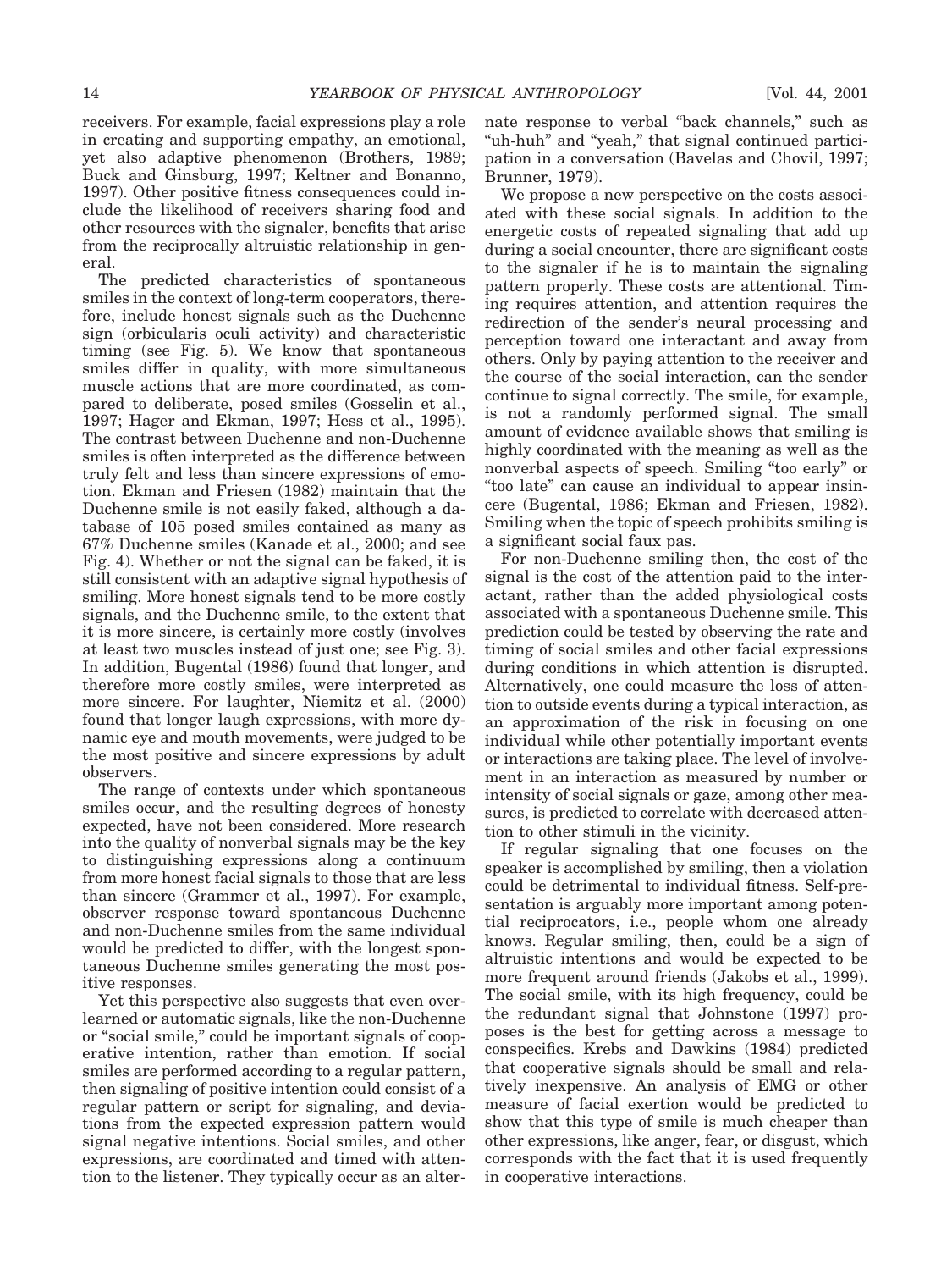## **Positive fitness consequences**

In proposing that smiling, or any other facial expression, is an adaptive social signal, it is important to establish the positive fitness consequences of such a behavioral phenotype. There is evidence to suggest that facial expressions function to increase cooperation and affiliation during interaction. The positive fitness consequences of facial expression include the promotion of social acceptance and affiliation, and the moderation of the effects of socially negative actions. While the effects of facial expressions, and smiling in particular, have not typically been operationalized as fitness consequences in the past, a review of recent studies indicates that these consequences are significant, at least with regard to social variables such as status. Smiling affects perception of the smiler's other important characteristics, by increasing attributions of intelligence (Otta et al., 1993, 1996), happiness (Otta et al., 1996), and social status (LaFrance and Hecht, 1999). Although not typically associated with grief, smile displays during conversation, especially those that include orbicularis oculi activity around the lateral edge of the eye, increase perceiver sympathy for bereaved persons (Keltner and Bonanno, 1997). People associate smiling with happiness and with positive intentions directed toward them (liking) (Floyd and Burgoon, 1999). Smiling, in both the United States and Japan, is associated with increased sociability (Matsumoto and Kudoh, 1993).

These responses are mostly determined by selfreport in psychological studies, but there is also direct physiological evidence that facial displays can bring about positive responses, even in the absence of overt emotional response. For example, a study of the effects of viewing Ronald Reagan's reassuring smile display (raised brows, tilted head, relaxed open mouth smile) brought about physiological signs of positive response, even in viewers who said they did not support Reagan politically (Sullivan and Masters, 1991).

Clearly, smiling displays can bring about positive fitness consequences, and perhaps even convince others of ones' willingness to reciprocate. There may be some individuals who fail to signal regularly, however. In this case, the failure to signal socially is in itself a signal (Bergstrom and Lachmann, 1998). The failure to smile correctly, or to produce an appropriate level of facial expression during cooperative social interaction, may be at the root of some of the social difficulties of people with flat affect as a result of schizophrenia, Parkinson's disease, and depression, or facial paralysis (Mueser et al., 1997; Sakamoto et al., 1997; VanSwearingen et al., 1999).

Signaling altruism also implies the presence of remedial social signals. For individuals who fail to act in an altruistic manner, and get caught, there are also embarrassment and shame displays. Interestingly, in embarrassment displays, there is also a smile, although here it is interpreted as an appeasement signal (Keltner and Buswell, 1997). Shame displays are slightly different, and do not typically include a smile (Keltner, 1997). Although there is no consensus on whether or not the smile is an honest signal or not, the blushing response seems much closer to the definition of an honest costly signal. Also a component of the shame display, blushing actually works, with significant differences in the perceptions of interactants depending on whether or not an individual blushed. Blushing, which can be part of a voluntary shame display including glancing around and lowering the head, actually reduces negative evaluations of actor behavior (deJong, 1999). As a remedial gesture, blushing may be particularly potent, because it is a gesture that is generally believed to be impossible to fake. It is not surprising then that it produces a better response in observers than does the glancing around display, another remedial gesture (deJong, 1999). Keltner et al. (1997) interpreted both shame and embarrassment displays as appeasement displays, and supported this hypothesis with evidence that they are negatively correlated with aggression in adolescent boys.

## **Facial expressions during speech**

Facial expression during social interaction is possibly an honest signal of affiliation, or willingness to reciprocate. Among humans, however, social interaction almost invariably involves speech, and there are unique considerations in the adaptiveness of the relationship between facial expression and speech. Facial expression is coordinated with speech at several levels: the use of muscles of facial expression to articulate speech sounds (Massaro, 1998), the contribution of facial expressions to the syntactic structure and meaning of particular utterances (Bavelas and Chovil, 1997; Ekman 1979), and graded or qualitative conversational signals that apply to the overall meaning of speech (Ekman 1979).

In addition to its functions for the speaker, facial expression is also an important part of listener activity (as many as 20% of conversational expressions were back channel cues, performed while the individual was not talking; Bavelas and Chovil 1997). Smiles are produced with the same timing as other back channel conversational cues, such as "uh-huh," that signal continued participation in a conversation (Brunner, 1979), and are also produced at the end of utterances (Schmidt, 2000). Laughter occurs along with speech in a coordinated pattern (Provine, 1997). Ekman (1979) detailed the multiple patterns of association of brow movements with speech: as "batons" stressing a particular word, as question marks, or as "underliners" emphasizing a sequence of words, among others. Although the role of facial expressions and other gestures in language evolution may be limited, understanding the coevolution of language and the "gesture-call" system is critical to understanding human speaking behavior (Burling, 1993, with comment by Blount, p. 38–39).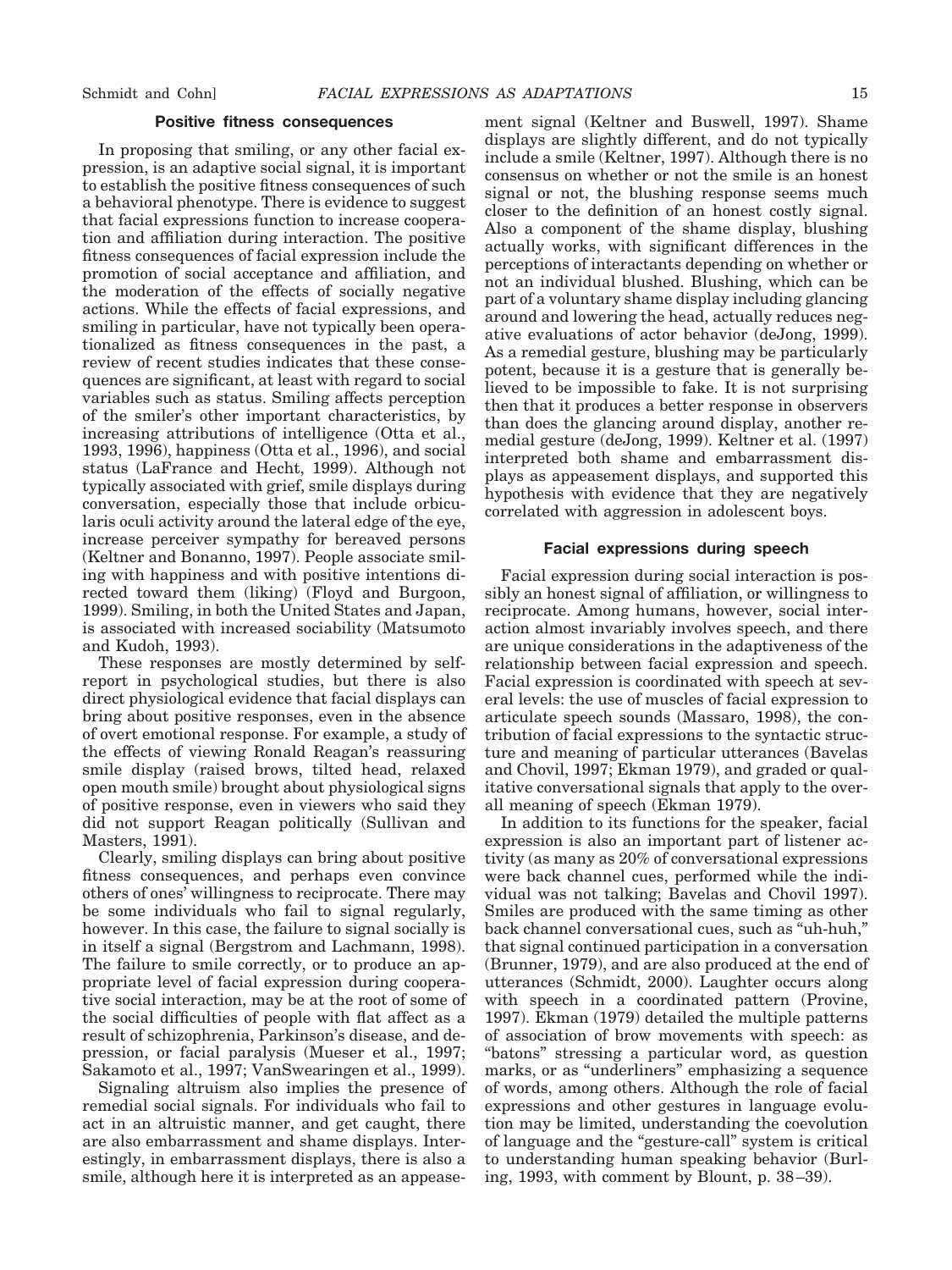Facial expressions might also be related to the social functions of speech. Although humans practice some social grooming (Schievenhovel, 1997), Dunbar (1996) suggests that the role of grooming in human society has largely been taken over by conversation. If nonverbal signals, including facial expressions, are coordinated with speech, they might also assist in the grooming function of speech. Andrew (1962) notes that lip smacking and other lip movements are intention signals for grooming in nonhuman primates. It is also possible that humans, while potentially "grooming" partners with speech, have retained these intentional signals in the form of lip sucking, lip wipes and lip biting (action units 28, 37, and 32, Ekman and Friesen, 1978). Fridlund (1997) refers to lip biting as a sign of agitation, but it may also be a sign of desire to groom which is often is associated with agitation. It is an open question whether or not these movements are more frequent during "vocal grooming" than in other human social settings.

#### **Courtship and facial expression**

Facial expressions are only a small proportion of the large number of human courtship signals. They are typically embedded in coordinated displays, including both whole body and whole head movements, as well as other signals. As such, they have a role in signaling both interest and mate quality. Signaling mate quality is accomplished by a number of physical trait-based characteristics such as symmetry, glossiness of hair and skin, and healthiness of eyes (Gangestad and Thornhill, 1997).

Because of the numerous available indicators of potential mate quality, one might argue that facial expression was unnecessary. However, it could also be expected that facial expression would act in such a way to enhance positive traits, while disguising or concealing less positive traits (enhancing self-presentation as a potential mate). Eibl-Eibesfeldt (1989) describes how clothing and makeup in many cases, accomplish these goals, but facial expression could provide an intermediate behavioral level between cultural modification and physical, biological constraints.

The description of the courtship displays of young German and Japanese women, for example, shows the importance of both facial expression and other nonverbal movements in signaling attraction (willingness to mate or to consider mating). Grammer et al. (1999) found that during mixed sex interactions between young men and women, a woman's interest in her partner was related to the regularity of her nonverbal signals. Smaller, more regular movements in women's nonverbal displays were associated with increased levels of interest (Grammer et al., 1999). This could be the case for facial expression as well. In the case of opposite sex interactants, repeated signaling with honest signals could also be interpreted as a sign of willingness to invest in a mate, and therefore increase the likelihood of reproductive opportunities for the signaler. While there is little positive evidence to support this idea, there is some negative evidence in that the lack of coordination of facial movements in people with schizophrenia can cause significant social problems for people with schizophrenia (Dworkin, 1992).

With regard to symmetry and mate selection, it is possible that symmetric facial expressions (typically spontaneous and difficult to produce voluntarily) evoke attractiveness in the same way that structural facial symmetry (also very difficult to fake) does (Gangestad and Thornhill, 1997; Grammer and Thornhill, 1994). Finally, facial and other nonverbal signals during courtship can be expected to be relevant to other signals of mate quality and to coordinate with them. The flirtatious hair flip (Grammer et al., 1999), for example, shows dynamically the quality of the hair, while open-mouthed expressions may reveal the quality of the teeth, as well as the tissues inside the mouth.

## **Strangers, competitors, and conflicts of interest**

A variety of individual ecological contexts are included here, mainly because of the general lack of empirical information on facial expressions in these different contexts. In contrast to previously described situations, however, interactions with strangers and other interactions where potential conflicts of interest are likely to share some basic signaling properties.

Krebs and Dawkins (1984) suggest signals to those whose interests potentially conflict with the signaler should be stereotyped and clear, rather than hidden. Facial expressions are expected to revert to conventional forms that reveal as little extra information as possible (Wagner and Lee, 1999). In a classic study of Japanese and American students responding to films, facial expressions differ least in the presence of an interviewer, demonstrating the increased regularity of facial signals in a socially risky situation (with interviewer, rather than alone; Ekman and Friesen, 1978; Wagner and Lee, 1999). Signalers have some conscious perception of their signaling patterns: students can predict, based on context, their own likelihood of smiling at a joke told by a professor as compared to a joke told by another student (Nagashima and Schellenberg, 1997). Stereotyped nonverbal bodily displays are also characteristic of interactions in which strangers meet (Grammer et al., 1997).

The sender may modify normally beneficial honest expressions in these contexts, depending on potential costs or benefits of revealing information. When meeting strangers, humans sometimes attempt to hide or suppress expression. For example, children and young adults from a variety of cultures responded to a friendly stranger with a similar pattern of direct gaze with expression, followed by hiding the face, and then another glance (Eibl-Eibesfeldt, 1989). Concealment also occurs in competitive interactions with known individuals. In a study of indi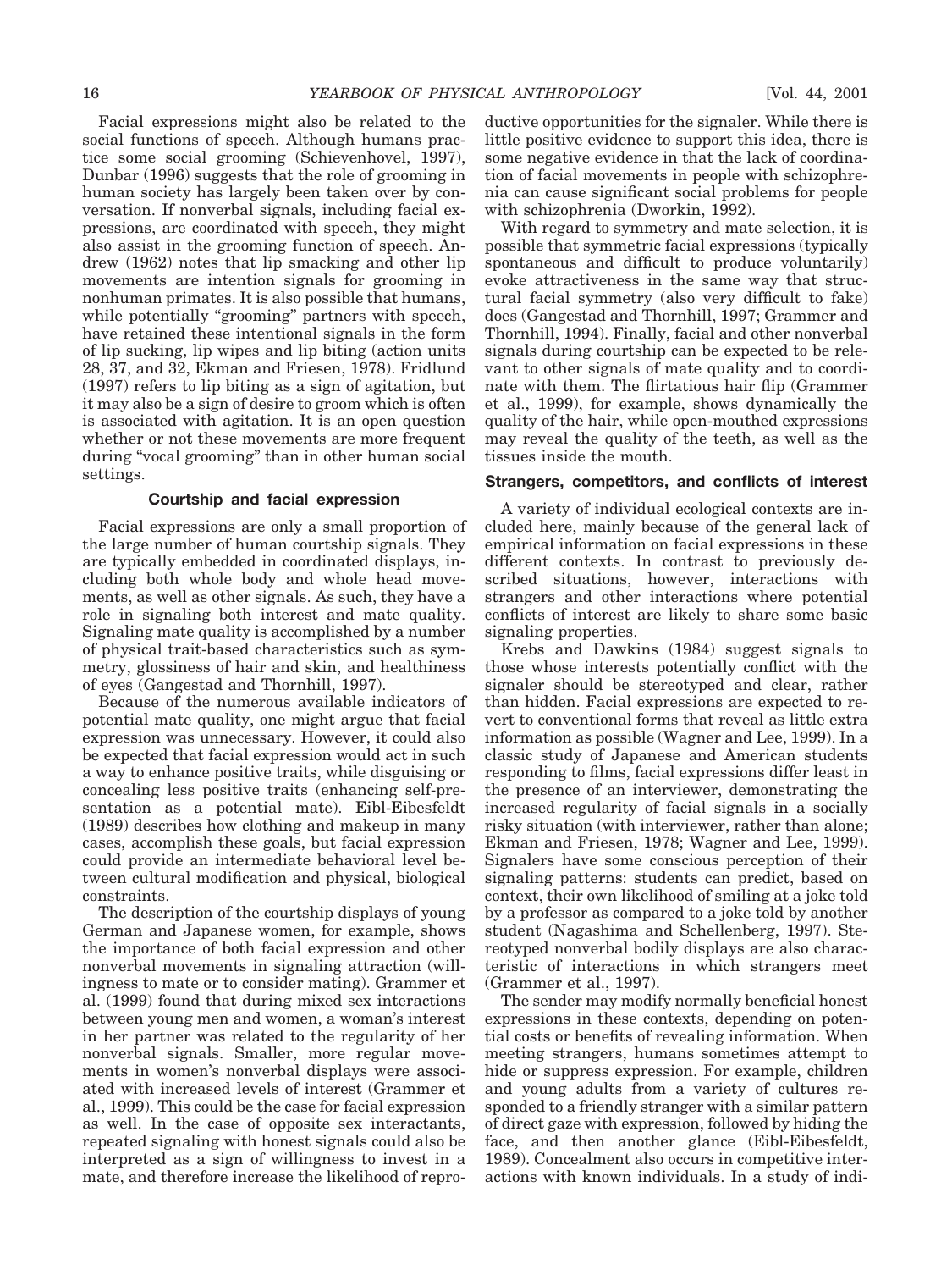vidual differences of the tendency to self-monitor facial expressions, some individuals were found to conceal expressions of joy after winning. These smiles were concealed either by covering with a hand, or by twisting other muscles in the face into positions that minimized the appearance of the smile (Friedman and Miller-Herringer, 1991). Yawns and laughs are also sometime concealed by covering (Provine, 1997).

According to Fridlund (1997), concealment of emotion is highly desirable, and coordinates with the "dictate of privacy" in social interaction. This is misleading, though, in that the desirability of concealment necessarily varies with the particular socioecological context. Only those facial signals that depend on privacy between signaler and receiver for positive consequences are expected to be concealed from the rest of the group. Although there are likely to be contexts in which people seek to hide their expressions from others, facial expressions toward strange conspecifics in many cases are expected to be clear and easily readable, whether they signal internal state or not (Endler, 1993).

Meetings between strangers represent an obvious opportunity for deception, in that the altruistic tendencies of the signaler are unknown to the recipient. However, actively deceptive signals are expected to disappear eventually, because they do not supply the receiver with useful information (Zahavi and Zahavi, 1997). Actively deceptive signals of this type can be contrasted with concealment of basically honest signals, as in the effective suppression of facial expression in contexts where food resource, personal reputation, or other positive outcome is at stake (Ekman et al., 1997; Mitchell, 1999). A third strategy, the modification of internal states associated with expressions (emotional states), may be the most adaptive form of deception. Expressions generated under these conditions of self-deception would then appear spontaneous and automatic (Alexander, 1987). Emotional readout is not necessarily an honest signal: it may be the result of self-deception, and so appear honest when it is not.

Various facial behaviors associated with deceit have been described and tested empirically (Ekman, 1985; Ekman et al., 1997). These studies provide interesting information on social intelligence and Machiavellian intelligence in particular. However, the same researchers also found that there is substantial variation in the ability of human observers to detect these nonverbal signs of deceit. Although some individuals have this capability, many, even those with extensive experience or training (e.g., police officers), are unable to reliably detect cheating individuals using these cues (Frank and Ekman, 1997). In fact, at least for facial expression, human cheater detection mechanisms seem to be remarkably bad at detecting cheating, at least among strangers (DePaulo, 1992; Ekman, 1985; Gosselin et al., 1997). Either these mechanisms do not provide a clear fitness benefit, and have therefore not been

subject to selection pressure (Bradbury and Vehrencamp, 2000; Zahavi, 1993), or else the relevant context of cheater detection is found not among strangers, but among social group members. Cheater detection ability may depend on an almost statistical knowledge of the normal facial expression pattern for a given interaction partner, rather than a stranger.

Cheater detection mechanisms are undoubtedly an important feature in the evolution of human social intelligence, but in the case of facial expression may not be very fine-tuned (DePaulo, 1992). The answer to these puzzling findings probably lies in the structure of human social interaction, especially in the distant past. Cheater detection would be expected for individuals with whom we have the most contact (strangers would likely not have been trusted in any case). We hypothesize that detection of deception by observation of nonverbal behavior may be limited to those individuals that have regular contact with the deceiver, and might not be expected anyway in those who have no prior knowledge of this person (such as observers described in Ekman, 1985 and Ekman et al., 1997). We are not aware of any studies of the relative difference in cheater detection performance based on the facial expression of known and unknown subjects, but predict that cheater detection would be significantly better for known individuals.

If facial expressions are generally used as honest signals, as part of an ordered sequence of actions appropriate to a particular social context, relatively infrequent use of these signals for deceitful purposes is a possibility. Mitchell (1999) describes these regular sequences of events as social scripts, where deception is dependent upon successful maintenance of behavior patterns (including facial expressions), that signal cooperation while individuals act deceitfully in their own self-interest. For example, the maintenance of friendly facial expression, followed by negative actions toward others, constitutes the deceptive use of a social script, facial expressions associated with affiliative interaction.

## **Signal properties of facial displays**

Facial expressions are usually thought of as intimate, based in dyads such as parent/infant interactions, or conversations. More attention, however, needs to be drawn to the differential properties of facial signals, such as their clarity across relatively large distances (as far as 45 m; Hager and Ekman, 1979) and from angles other than directly face-toface. Although facial expressions are typically observed at close range, their signal properties may allow for accurate reading by individuals in the periphery (eavesdroppers). The detectability of signals is an important factor in their ability to provide positive fitness consequences for signalers (Endler, 1993). A comparison between the distance of facial expression recognition and average social distance in other species would be interesting in this regard.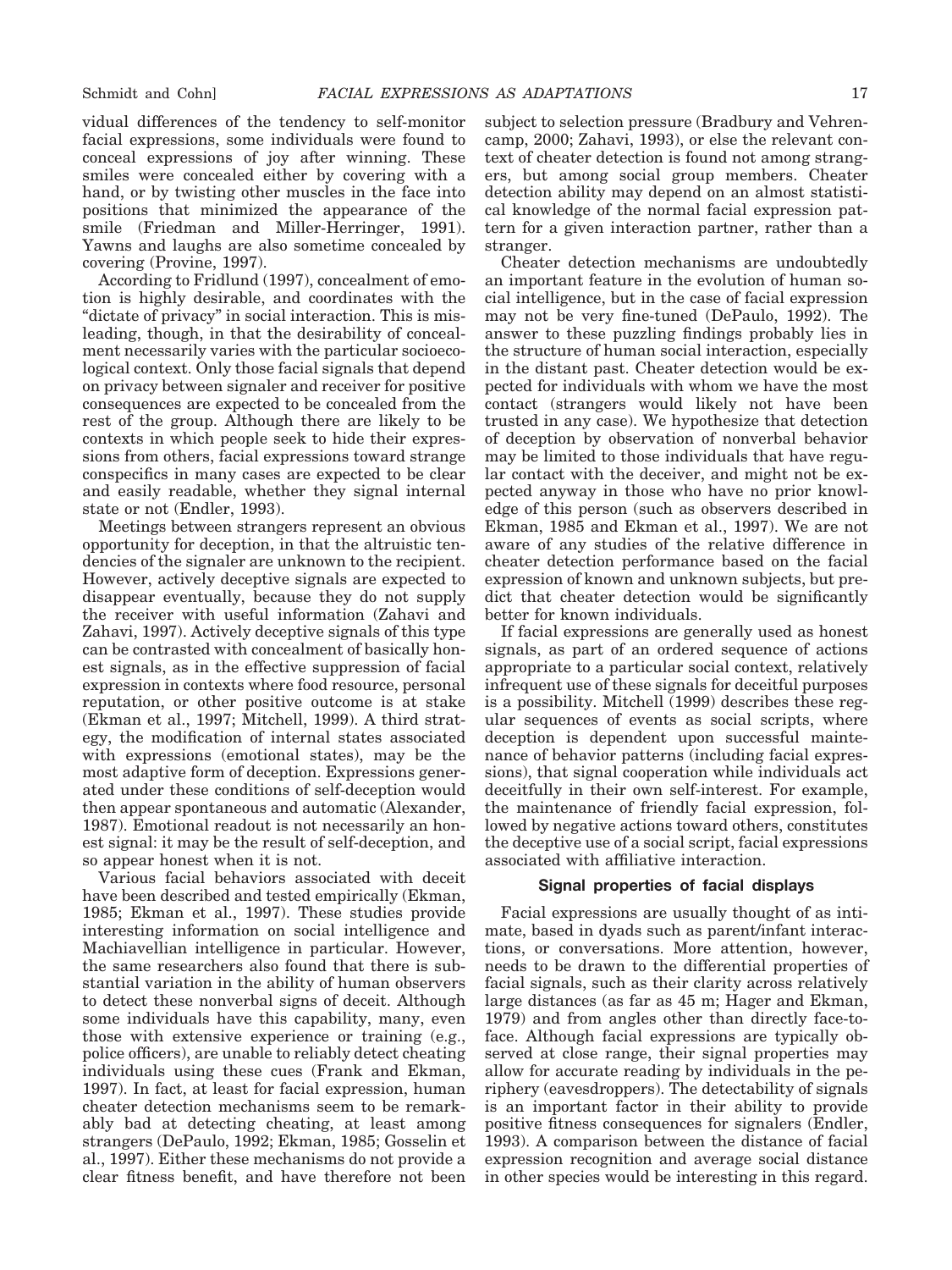#### **The functions of facial expression**

By using these adaptive frameworks, and clarifying phenotype, ecological context, and fitness consequences of facial signaling, it becomes possible to investigate facial expression from an evolutionary perspective (Fridlund, 1994). Both social and emotional expressive functions of facial expression can be investigated from an evolutionary perspective and represent different levels of analysis (Hauser, 1996, p.495; see Jakobs et al., 1999, for a discussion of this issue from the psychological perspective). Fitness consequences are particularly hard to detect, especially given the cross-sectional nature of many psychological studies of facial expression. A single facial expression, with few exceptions, cannot be expected to provide a dramatic fitness benefit or cost. Rather, repeated signaling of intention or emotion is probably the biggest contributor to fitness accruing from facial expression.

In addition, the critical factor in the fitness of a particular expression such as a smile may be the difference between it and the average smile of the actor. Psychological studies generally take a crosssectional approach, measuring only a few minutes of expression in a large number of individuals. Longitudinal studies of facial expression are few and far between (but see Messinger et al., 1999). Still, we can begin to get a picture of the importance of facial expression to fitness by considering some of the results of facial expression research.

# **PHYLOGENETIC PERSPECTIVES ON FACIAL EXPRESSION**

#### **Homology in facial expressions**

Game theoretic models of facial signaling assume the actors have the alternative of not signaling at all, and may refer to a past generation where signaling did not yet exist (Bradbury and Vehrencamp, 2000). Although these issues are theoretically important, the phylogeny of humans and the long prehistory of sociality in the Primate order make it somewhat unlikely that signaling with human facial expression would disappear completely in humans. This is immediately apparent when considering the drastic and deeply damaging social consequences of facial paralysis (VanSwearingen et al., 1999). These and other forms of complete facial paralysis have such negative social consequences that it is difficult to imagine the lack of facial signaling as an alternative. In some cases, the amount of depression associated with facial paralysis is directly related to the degree of disability in producing a prototypical smile (VanSwearingen et al., 1999). It remains to be demonstrated, however, whether human facial expressions function adaptively, or whether they are simply remnants of a prelinguistic past (Darwin, 1872/ 1998).

Clearly, though, there are differences in the frequency and intensity of facial expression across normal individuals. Facial expressions are not always produced when they would be advantageous, and this may lead to negative fitness consequences that are less dramatic than those discussed above, but still potentially costly in social interaction, depending on cultural and social context. Negative fitness consequences here are conceptualized as reduced access to cooperative relationships that tend to enhance survival and reproductive potential. Given the long history of sociality in our lineage and the ubiquity of facial expression in observations of naturalistic social interaction, we hypothesize that a certain level of facial expression must be obtained, or the individual risks losing the fitness benefits acquired during earlier interactions.

The homology of human and nonhuman primate facial expression may illustrate continuity among facial expression phenotypes, especially between apes and humans. Preuschoft and van Hooff (1995) note the remarkable stereotypy of facial expression across an order that is usually known for its behavioral flexibility. Production of basic facial expressions, such as the fear grimace in rhesus macaques, also appears to be highly canalized (Geen, 1992). It would be surprising if the level of stereotypy and homology in nonhuman primate expression did not extend to at least some patterns of human expression.

Particular expressions, notably the silent bared teeth and relaxed open mouth displays, have been compared to the human smile and laughter (Chevalier-Skolnikoff, 1973; Darwin, 1872/1998; Preuschoft, 1992; Preuschoft and van Hooff, 1995; van Hooff, 1972). Given the similar structure of the facial muscles and adaptations for focusing on the face, homology between nonhuman primate and human facial expressions has been suggested (van Hooff, 1972). The smile has been proposed as a homologue to the silent bared teeth display (SBT), and the laugh as homologue to relaxed open mouth displays of monkeys and apes (van Hooff, 1972; Preuschoft, 1992; Preschoft and van Hooff, 1995). Preuschoft (2000) suggests that the apparent contrast between the smile of humans (upward lip corners) and the SBT of nonhuman primates may simply be the result of similar muscles stretched over a very differentshaped muzzle (Preuschoft, 2000; see Fig. 6).

In addition, there are common neurobiological bases among humans and other primates in the control of facial expression. A recent study of projections from the cortex to the facial nerve nucleus in rhesus macaques found a pattern similar to that described by Rinn (1984). Bilateral cortical projections to facial nuclei control frontalis and orbicularis oculi muscles, and contralateral projections to the opposite facial nucleus, control the muscles around the mouth, allowing hemispheric differences in expressiveness to influence the lower face in particular (Morecraft et al., 2001). Researchers have begun to demonstrate asymmetry in facial expressions of monkeys, indicating that these underlying mechanisms of control also produce similar effects in non-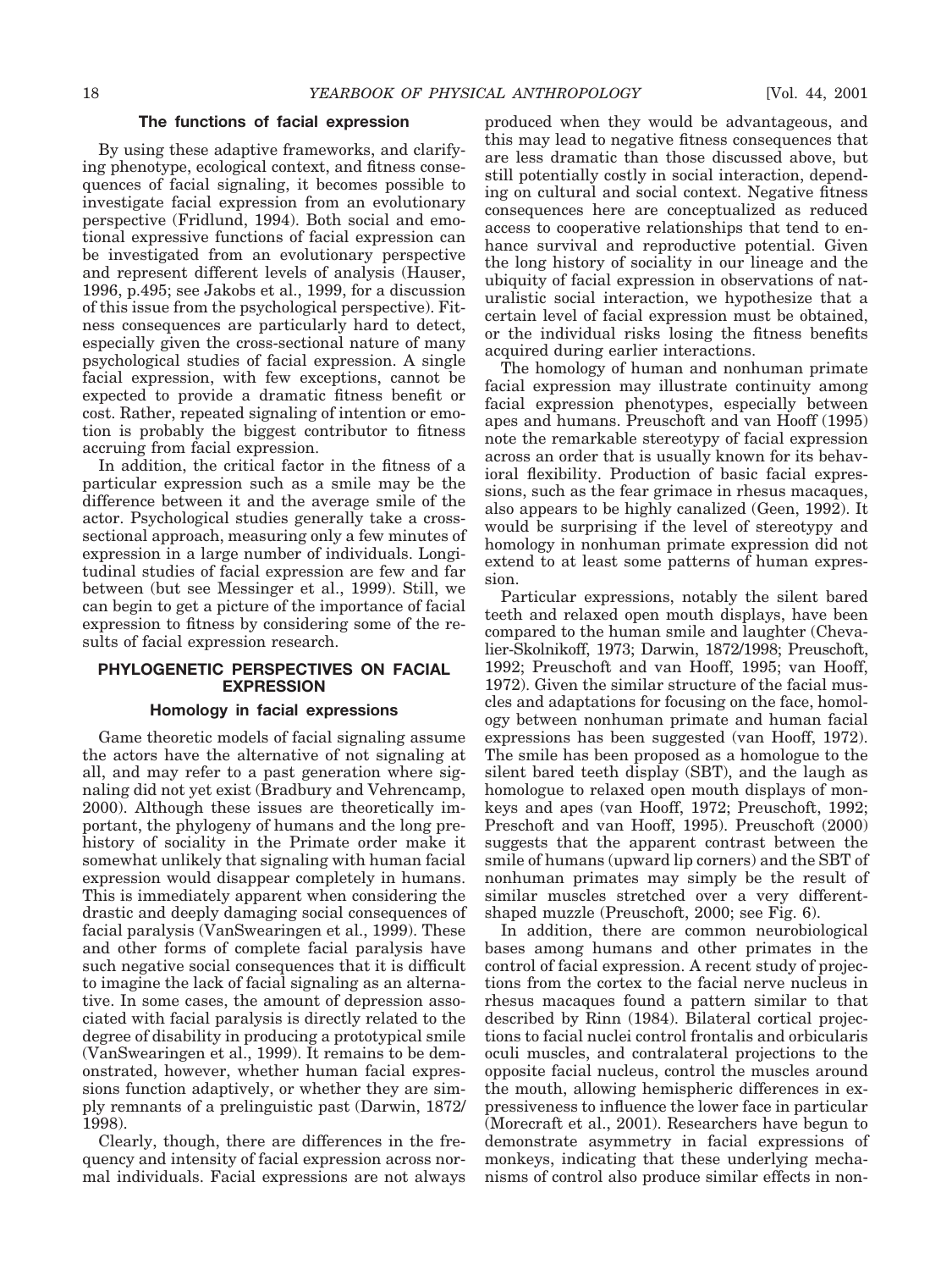

**Fig. 6.** Homologous displays in human and nonhuman primates. **a:** Rhesus macaque submissive display. Photograph by Frans DeWaal, 1989.(Silent bared teeth display.) **b:** Human smile. From Kanade et al.,2000. (Silent bared teeth display.) **c:** Bonobo play face. Photograph by Frans DeWaal, 1988. (Relaxed open mouth display.) **d:** Human play face, from Forbes et al., 2000. (Relaxed open mouth display.)

human primates. Hook-Costigan and Rogers (1998) found that positive social calls and expressions of marmosets were lateralized to the right, while negative social expressions (fear) were lateralized to the left. Hauser and Akre (2001) also found that expressions were seen earlier on the left side of the face in rhesus macaques, although they found no different between expressions interpreted as socially positive or negative, expanding on the original finding by Hauser (1996) that rhesus expressions were leftsided.

Although at least some degree of neurobiological and physical homology of expression seems likely, there is also the problem of differential function. Can human smiles really be homologous to the SBT display when human smiles signal joy and nonhuman primate smiles signal appeasement or fear? From the perspective of human facial expression, the roles of the smile continue to expand with new research, and the equation of human smiles with happiness has been called into question (Ekman, 1985; Fridlund, 1994). Nonhuman primate bared teeth displays (as in Fig. 6) may be similar in meaning and function to human smiles, depending on the socioecological context.

Human anger expressions and ape anger/fear expressions may also be homologous (Chevalier-Skolnikoff, 1973). Embarrassment has been proposed as a homologue of primate appeasement displays, because it shares characteristics such as withdrawal, minimizing appearance, and smile with downward glance (Keltner and Buswell, 1997). Homology has also been proposed for the yawn, which shows evidence of being a social signal of transition between activity states both in humans and in nonhuman primates (Deputte, 1994; Provine, 1997).

Homology may also apply to aspects of hiding or minimizing expression. There are several examples of apes preventing conspecifics from seeing their expression by covering the face with a hand (Tomasello and Call, 1997), and one report of a chimp that was able to control a grimacing mouth by pressing down on his lips with his hand (Mitchell, 1999). Humans also move their hands to the face to hide expressions, possibly because such expressions would be detrimental to their interests if openly recognized (Keltner and Buswell, 1997) for embarrassment; see Provine (1997) for yawning. Humans have the additional ability of hiding their expressions with the actions of other facial muscles, especially around the mouth where the downward pull of the depressor anguli oris muscle can somewhat conceal the rise of the lip corners due to the action of zygomaticus major (Ekman, 1985). Spontaneous expressions may have elements of concealment associated with them, such as "twisting" the smile to avoid appearing too pleased in front of others (Friedman and Miller-Herringer, 1991). In the same study, the authors noted that hand contact increased with increased smiling. It could be that the action of other facial muscles in some cases was inadequate to the task of concealing the increasingly obvious smile signal.

Consideration of nonhuman primate facial expression, of course, is necessarily be specific to each individual species. Divergent facial signaling systems, as well as some homology, are to be expected. For the relationship between overall amount of expression and the structure of the facial nerve nucleus, Peburn et al. (2000) found variation between species, with the relatively more expressive macaques (*Macaca fascicularis*) showing significantly larger and better defined facial subnuclei than the relatively less expressive patas monkeys (*Erythrocebus patas*). *Aotus*, the only nocturnal anthropoid, has virtually no facial expression, and its facial musculature is also relatively less differentiated (Chevalier-Skolnikoff, 1973; Huber, 1931).

Likewise, many features of human facial expression, although universal, are specific to our species. The relative hairlessness of the human face, compared to the majority of nonhuman primates, suggests that the combination of exposed skin and retained hair may have some signaling value. Brows are an important component of human greeting and surprise displays, as well as some smiles. Upturned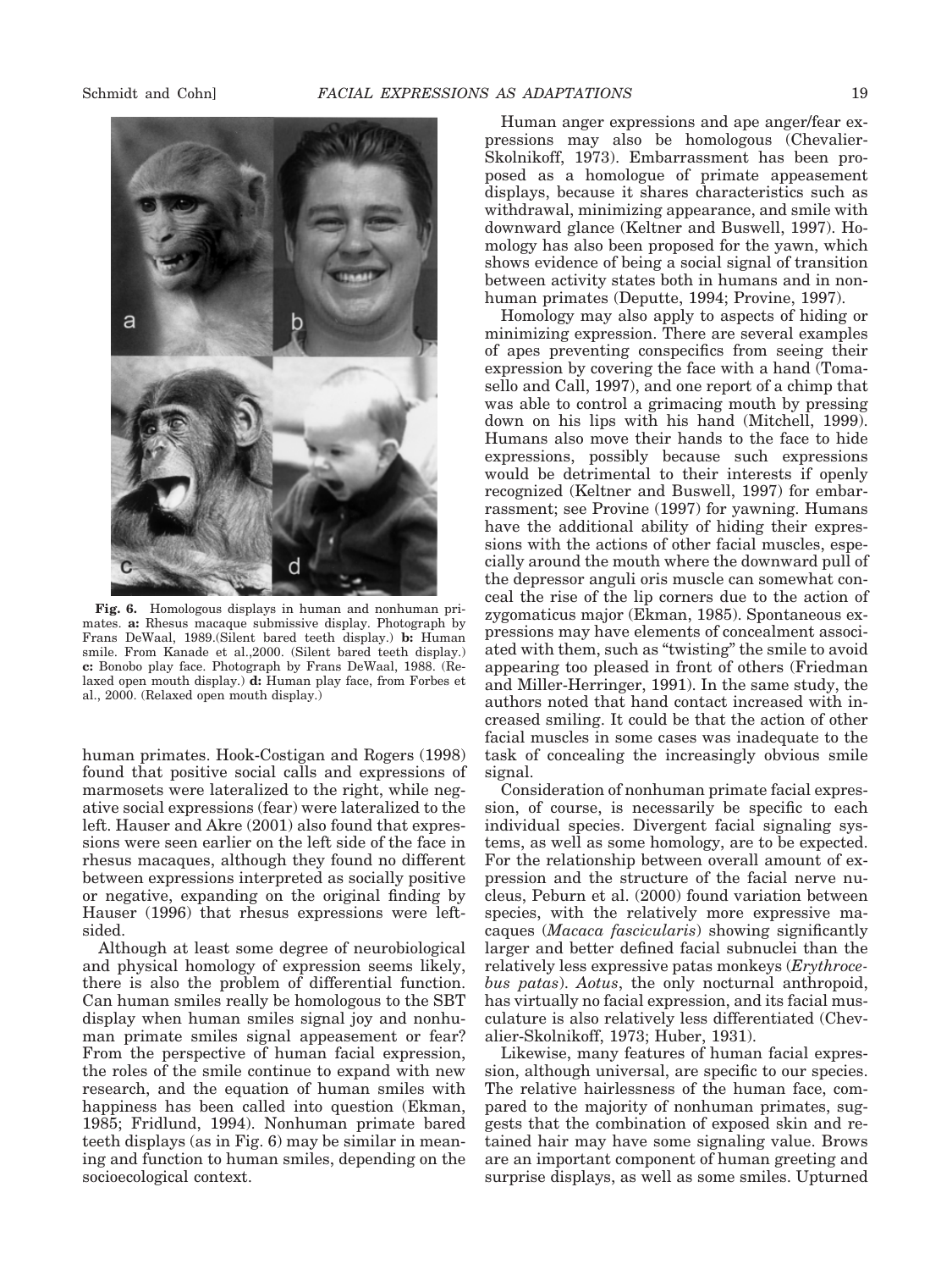inner brows also signal sadness or grief (Eibl-Eibesfeldt, 1989; Ekman, 1979). Results of an intriguing study in which cross-species perception of facial expression was tested, the brows, a highly visible signal on the hairless human face, are not used by macaques seeking to identify sad human facial expressions. They rely instead on other, more phylogenetically conserved traits, such as cheek movement (Kanazawa, 1998). Retention of facial hair in adult male humans may also play a role in accentuating or concealing expression. Unfortunately, there has been no research on male facial hair as it relates to facial expression.

### **Functions of facial expressions in nonhuman primates**

Like humans, many nonhuman primate species pay close attention to the faces of other group members. The complexity of face perception and facial expression among the great apes, for example, is just beginning to be demonstrated. Chimpanzees can use facial features to recognize both kin and unfamiliar conspecifics, and to categorize facial expressions of other chimpanzees (Parr et al., 1998, 2000; Parr and deWaal, 1999). Chimpanzees can follow the gaze of another individual by paying attention to its face (Povinelli and Eddy, 1996). Gorillas, chimpanzees, and bonobos have all been reported to monitor the gaze of others, in ways that suggest they may be able to anticipate the impact of their facial expressions on others' behavior (Mitchell, 1999). Clearly, facial expressions are important signals in the social lives of most nonhuman primates, just as they are for humans.

By monitoring facial expressions, the intentions of others can be inferred. Because of their relatively stable existence, social groups provide an environment in which low-cost, redundant signals can help primates to keep track of the other individual, possibly similar to that which Chadwick-Jones (1998) described for baboons. Cheater males may fail to give continuous signals, and so must be monitored. The failure to adhere to social scripts, including facial expression patterns, draws attention to uncooperative individuals (Mitchell, 1999). Groups of nonhuman primates may also utilize redundant, "cheap" vocal signals in order to coordinate their activities (Silk et al., 2000). Haslam (1997) provided a list of social grammars for primate interaction, including communal sharing, authority ranking, equality matching, and market pricing. These are behavioral contexts of the type that could correspond to functional variation in primate facial expression. As in humans, considering facial expressions as adaptations would require specification of relevant phenotypes, ecological contexts, and positive and negative fitness consequences.

## **CONCLUSIONS**

Current functional approaches to facial expression are largely framed in terms of the proximate functions of emotions associated with that expression (Keltner and Gross, 1999; Keltner and Haidt, 1999; Yik and Russell, 1999). Fridlund (1994) has argued from a critical psychological perspective for the consideration of all facial behavior in a behavioral ecological or evolutionary framework. Evolutionary approaches, however, are necessarily based on the study of facial expressions as biological adaptations, and much of the recent work on facial expression has been conducted outside this perspective. Nevertheless, results from this type of functional study of facial expression provide a basis on which to base evolutionary hypotheses of facial behavior. By detailing the phenotypic variation in facial expression, clearly defining the ecological contexts of facial expression, and describing some of the positive fitness consequences of these behaviors, we have outlined an evolutionary approach to the study of human facial expressions as adaptations.

By proposing testable hypotheses about the nature of facial expression, we can also provide a firm biological basis to other anthropological studies of communication. The unfortunate, and probably unintended, view of nonverbal expression as representing an ancestral-primate primitive ability, while language is uniquely specialized in humans, can also be challenged from this perspective (Eibl-Eibesfeldt, 1989). Instead of just assuming that nonverbal expression has much in common with primate relatives, but is also culturally patterned, we may be in a position to specify more clearly the adaptive role of facial expression in human social interaction.

Human social intelligence is obviously a major contributor to human brain evolution and intellectual abilities. Our most specialized and adaptive system of social signaling is human language (Pinker, 1994). Remarkable in its complexity and also because of its seeming discontinuity with nonhuman primate vocalization and communication, human language has clear adaptive consequences for human evolution (Burling, 1993; Pinker, 1994). There is no doubt that language has been a driving force in the evolution of human behavior, and the social context is dominated by language (Dunbar, 1996). Yet there is more to social intelligence than language. Deficits in other social skills, including nonverbal skills, make it very clear that language alone is not sufficient for successful social interaction, and the positive consequences of these skills are only now being described. This argues for increased attention to the evolution of nonverbal signaling systems, including facial expression, from the perspective of physical anthropology.

## **ACKNOWLEDGMENTS**

We thank John S. Allen and Melissa Panger for careful reading and helpful criticism of this article. This research was supported by NIH grant MH12579 to K. Schmidt and by NIH grant MH56193 to J. Cohn.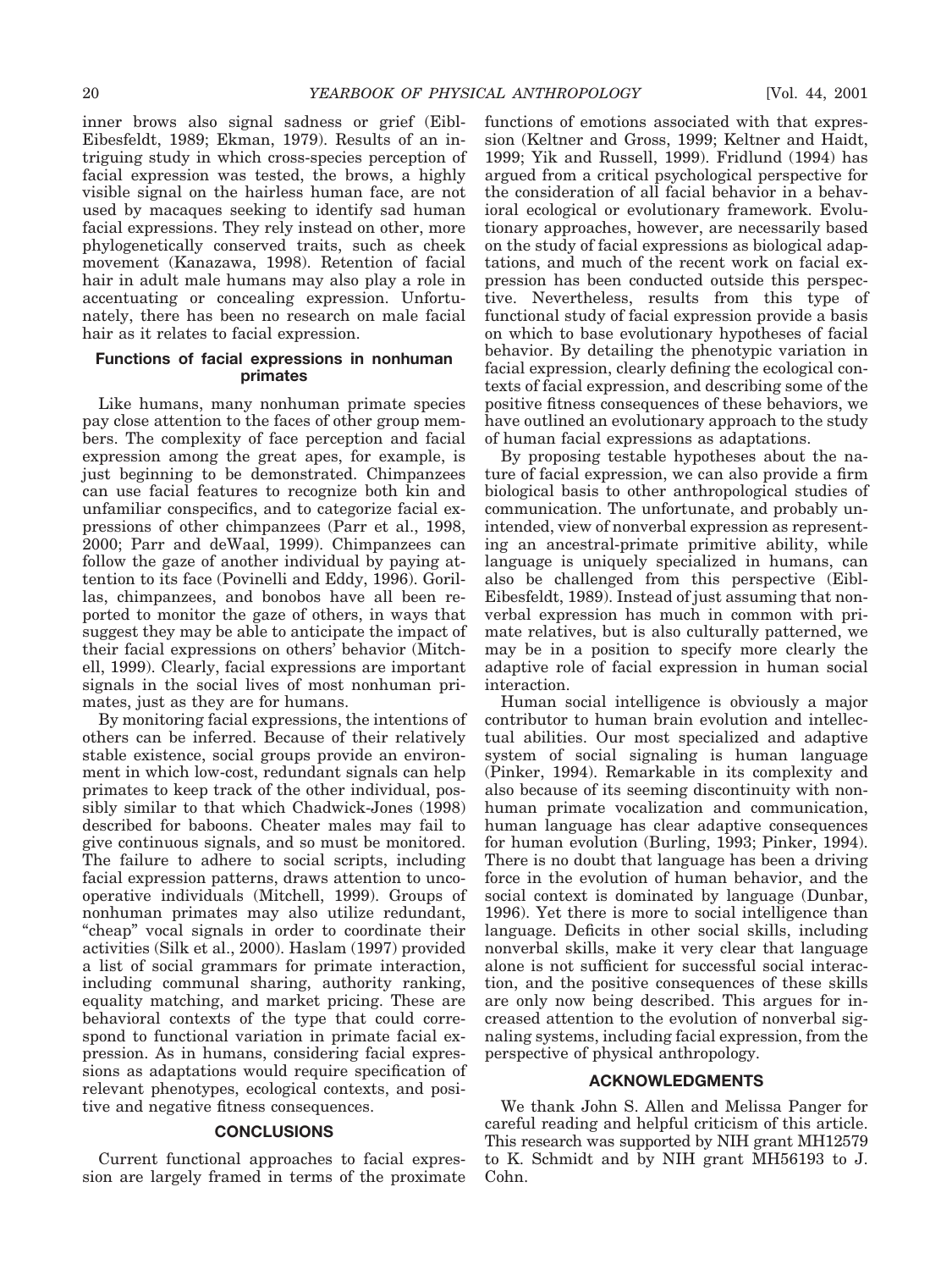#### **LITERATURE CITED**

- Adolphs R. 1999. Social cognition and the human brain. Trends Cogn Sci 3:469–479.
- Alexander RD. 1987. The biology of moral systems. Hawthorne, NY: Aldine deGruyter.
- Andrew RJ. 1962. The origin and evolution of the calls and facial expressions of the primates. Behaviour 20:1–107.
- Bavelas JB, Chovil N. 1997. Faces in dialogue. In: Russell JA, Fernandez-Dols JM, editors. The psychology of facial expression. New York: Cambridge University Press. p 334–346.
- Belsky J, Nezworski T. 1988. Clinical implications of attachment. In: Belsky J, Nezworski T, editors. Clinical implications of attachment. Hillsdale, NJ: Lawrence Erlbaum Associates. p  $3 - 17$ .
- Bergstrom CT, Lachmann M. 1998. Signaling among relatives. III. Talk is cheap. Proc Natl Acad Sci USA 95:5100–5105.
- Birdwhistell RL. 1970. Kinesics and context. Philadelphia: University of Pennsylvania Press.
- Birdwhistell RL. 1975. Background considerations to the study of the body as a medium of "expression". In: Benthall J, Polhemus T, editors. The body as a medium of expression. New York: E.P. Dutton and Co., Inc. p 36–58.
- Blair R, Morris J, Frith C, Perrett D, Dolan R. 1999. Dissociable neural responses to facial expressions of sadness and anger. Brain 122:883–893.
- Blurton Jones NG. 1972. Non-verbal communication in children. In: Hinde RA, editor. Non-verbal communication. New York: Cambridge University Press. p 271–295.
- Borod JC, Koff E, Yecker S, Santschi C, Schmidt JM. 1998. Facial asymmetry during emotional expression: gender, valence and measurement technique. Psychophysiology 36:1209–1215.
- Boyatzis, CJ, Chazan E, Ting CZ. 1993. Preschool children's decoding of facial emotions. J Genet Psychol 154:375–382.
- Bradbury JW, Vehrencamp SL. 1998. Principles of animal communication. Sunderland, MA: Sinauer Associates, Inc.
- Bradbury JW, Vehrencamp SL. 2000. Economic models of animal communication. Anim Behav 59:259–268.
- Briton NJ, Hall JA. 1995. Gender-based expectancies and observer judgments of smiling. J Nonverb Behav 19:49–65.
- Brothers L. 1989. A biological perspective on empathy. Am J Psychiatry 146:10–19.
- Brothers L. 1997. Friday's footprint: how society shapes the human mind. New York: Oxford University Press.
- Brothers L, Ring B, Kling A. 1990. Response of neurons in the macaque amygdala to complex social stimuli. Behav Brain Res 41:199–213.
- Brown D. 1990. Human universals. New York: McGraw-Hill, Inc.
- Brown WM, Moore C. 2000. Is prospective altruist-detection an evolved solution to the adaptive problem of subtle cheating in cooperative ventures? Supportive evidence using the Wason selection task. Evol Hum Behav 21:25–37.
- Brunner LJ. 1979. Smiles can be back channels. J Pers Soc Psychol 37:728–734.
- Buck R, Ginsburg B. 1997. Communicative genes and the evolution of empathy. In: Ickes W, editor. Empathic accuracy. New York: Guilford Press. p 17–43.
- Bugental DB. 1986. Unmasking the "polite smile": situational and personal determinants of managed affect in adult-child interaction. Pers Soc Psychol Bull 12:7–16.
- Burling R. 1993. Primate calls, human language, and nonverbal communication. Curr Anthropol 34:25–53.
- Byrne RW. 1995. The ape legacy: the evolution of Machiavellian intelligence and anticipatory interactive planning. In: Goody EN, editor. Social intelligence and interaction. New York: Cambridge University Press. p 37–52.
- Campbell R, Woll B, Benson PJ, Wallace SB. 1999. Categorical perception of face actions: their role in sign language and in communicative facial displays. Q J Exp Psychol [A] 52:67–95.
- Cashdan E. 1998. Smiles, speech, and body posture: how women and men display sociometric status and power. J Nonverb Behav 22:209–228.
- Castanho AP, Otta E. 1999. Decoding spontaneous and posed smiles of children who are visually impaired and sighted. J Vis Impair Blind 93:659–662.
- Celani G, Battacchi M, Arcidiacono L. 1999. The understanding of the emotional meaning of facial expressions in people with autism. J Autism Dev Disord 29:57–66.
- Chadwick-Jones J. 1998. Developing a social psychology of monkeys and apes. East Sussex, UK: Psychology Press, Ltd.
- Chapell MS. 1997. Frequency of smiling across the life span. Percept Mot Skills 85:1326.
- Chevalier-Skolnikoff S. 1973. Facial expression of emotion in nonhuman primates. In: Ekman P, editor: Darwin and facial expression. New York: Academic Press. p 11–90.
- Cheyne JA. 1976. Development of forms and functions of smiling in preschoolers. Child Dev 47:820–823.
- Chovil N. 1997. Facing others: a social communicative perspective on facial displays. In: JA Russell JA, Fernandez-Dols JM, editors. The psychology of facial expression. New York: Cambridge University Press. p 321–333.
- Coats EJ, Feldman RS. 1996. Gender differences in nonverbal correlates of social status. Pers Soc Psychol Bull 22:1014–1022.
- Cohn JF, Elmore M. 1988. Effect of contingent changes in mothers' affective expression on the organization of behavior in 3-month-old infants. Infant Behav Dev 11:493–505.
- Cohn JF, Tronick EZ. 1983. Three-month-old infants' reaction to simulated maternal depression. Child Devel 54:185–193.
- Cohn JF, Tronick EZ. 1987. Mother-infant interaction: the sequence of dyadic states at three, six, and nine months. Dev Psychol 23:68–77.
- Cohn JF, Zlochower A, Lien J, Kanade T. 1999. Automated face analysis by feature point tracking has high concurrent validity with manual FACS coding. Psychophysiology 36:35–43.
- Cosmides L, Tooby J, Barkow J. 1992. Evolutionary psychology and conceptual integration. In: Cosmides L, Tooby J, Barkow J, editors. The adapted mind. New York: Oxford University Press. p 3–18.
- Critchley H, Daly E, Phillips M, Brammer M, Bullmore E, Williams S, Van Amelsvoort T, Robertson D, David A, Murphy D. 2000. Explicit and implicit neural mechanisms for processing of social information from facial expressions: a functional magnetic resonance imaging study. Hum Brain Mapp 9:93–105.
- Darwin, C. 1872/1998. The expression of the emotions in man and animals. 3rd ed. Ekman P, editor. New York: Oxford University Press.
- Dawkins MS. 1993. Are there general principles of signal design? Philos Trans R Soc Lond [Biol] 340:251–255.
- deJong PJ. 1999. Communicative and remedial effects of social blushing. J Nonverb Behav 23:197–217.
- DePaulo BM. 1992. Nonverbal behavior and self-presentation. Psychol Bull 111:203–243.
- Deputte BL. 1994. Ethological study of yawning in primates: quantitative analysis and study of causatiion in 2 species of Old-World monkeys (Cercopithecus albigena and Macaca fascicularis). Ethology 98:221–245.
- DeWaal FBM. 1988. The communicative repertoire of captive bonobos(*Pan paniscus*), compared to that of chimpanzees. Behaviour 106:183–251.
- DeWaal FBM. 1989. Peacemaking among primates. Cambridge, MA: Harvard University3 Press.
- Dimberg U. 1997. Psychophysiological reactions to facial expressions. In: Segerstrale U, Molnar P, editors. Nonverbal communication: where nature meets culture. Mahwah, NJ: Lawrence Erlbaum Associates. p 27–60.
- Duchenne GBA. 1859/1990. The mechanism of human facial expression. New York: Cambridge University Press.
- Dunbar R. 1996. Gossip, grooming and the evolution of human language. Cambridge, MA: Harvard University Press.
- Dunbar R. 1998. The social brain hypothesis. Evol Anthropol 6:178–190.
- Dworkin RH. 1992. Affective deficits and social deficits in schizophrenia: what's what? Schizophr Bull 18:59–64.
- Eibl-Eibesfeldt I. 1989. Human ethology. New York: Aldine de Gruyter.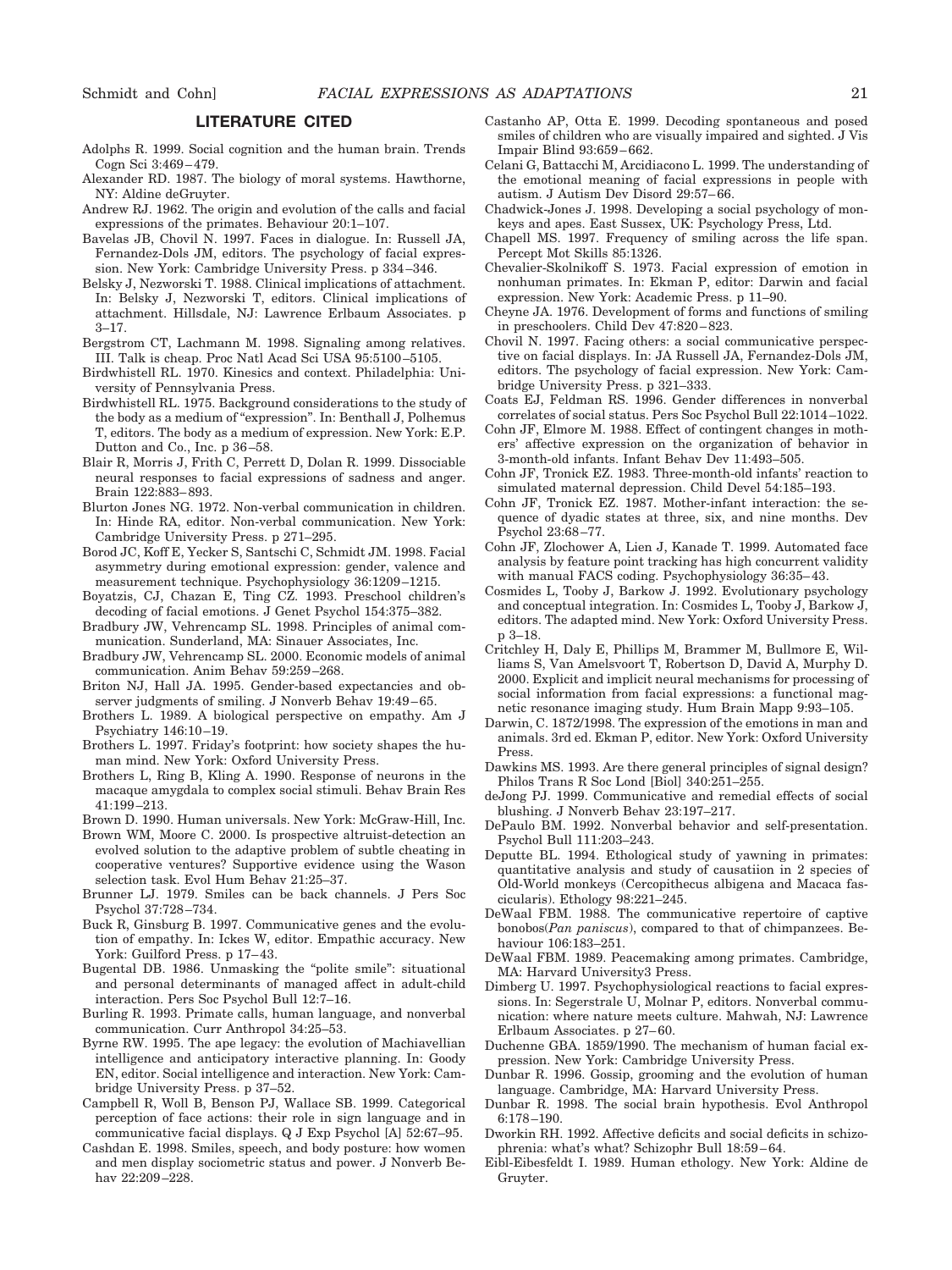- Ekman P. 1973. Cross-cultural studies of facial expression. In: Ekman P, editor. Darwin and facial expression. New York: Academic Press. p 169–222.
- Ekman P.1979. About brows: emotional and conversational signals. In: von Cranach M, Foppa K, Lepenies W, Ploog D, editors. Human ethology: claims and limits of a new discipline. New York: Cambridge University Press. p 169–222.
- Ekman P. 1985. Telling lies: clues to deceit in the marketplace, politics, and marriage. New York: W.W. Norton.
- Ekman P, Friesen WV. 1978. Facial action coding system. Palo Alto: Consulting Psychologists Press.
- Ekman P, Friesen W. 1982. False, felt, and miserable smiles. J Nonverb Behav 6:238–252.
- Ekman P, Keltner D. 1997. Universal facial expressions of emotion: an old controversy and new findings. In: Segerstrale U, Molnar P, editors. Nonverbal communication: where nature meets culture. Mahwah, NJ: Lawrence Erlbaum Associates. p 27–46.
- Ekman P, Rosenberg E. 1997. What the Face Reveals. New York: Oxford University Press.
- Ekman P, Friesen WV, O'Sullivan M. 1997. Smiles when lying. In: Ekman P, Rosenberg E, editors. What the face reveals. New York: Oxford University Press. p 201–216.
- Ellis HD, Young AW. 1998. Faces in their biological and social context. In: Young AW, editor. Face and mind. New York: Oxford University Press. p 67–95.
- Endler JA. 1993. Some general comments on the evolution and design of animal communication systems. Philos Trans R Soc Lond [Biol] 340:215–225.
- Fessler DMT. 1999. Toward an understanding of the universality of second order emotions: biocultural approaches to the emotions. New York: Cambridge University Press. p 75–116.
- Floyd K, Burgoon JK. 1999. Reacting to nonverbal expressions of liking: a test of interaction adaptation theory. Commun Monogr 66:219–239.
- Forbes E, Cohn JF, Lewinsohn P, Moore GA. 2000. Mother-father differences in parent and infant affect. International Conference on Infant Studies, Brighton, England.
- Frank MG, Ekman P. 1997. The ability to detect deceit generalizes across different types of high-stake lies. J Pers Soc Psychol 72:1429–1429.
- Frank MG, Ekman P, Friesen WV. 1993. Behavioral markers and recognizability of the smile of enjoyment. J Pers Soc Psychol 64:83–93.
- Fridlund A. 1994. Human facial expression: an evolutionary view. New York: Academic Press.
- Fridlund AJ. 1997. The new ethology of human facial expressions. In: Russell J, Fernandez-Dols JM, editors. The psychology of facial expression. New York: Cambridge University Press. p 103–129.
- Friedman H, Miller-Herringer T. 1991. Nonverbal display of emotion in public and in private: self-monitoring, personality, and expressive cues. J Pers Soc Psychol 61:766–775.
- Galati D, Scherer KR, Ricci-Bitti PE. 1997. Voluntary facial expression of emotion comparing congenitally blind with normally sighted encoders. J Pers Soc Psychol 73:1363–1379.
- Gangestad SW, Thornhill R. 1997. Human sexual selection and developmental stability. In: Simpson JA, Kenrick DT, editors. Evolutionary social psychology. Mahwah, NJ: Lawrence Erlbaum Associates. p 169–196.
- Gazzaniga MS, Smylie CS. 1990. Hemispheric mechanisms controlling voluntary and spontaneous facial expressions. J Cogn Neurosci 2:239–245.
- Geen TR. 1992. Facial expressions in socially isolated nonhuman primates: open and closed programs for expressive behavior. J Res Pers 26:273–280.
- Godfray HCJ, Johnstone RA. 2000. Begging and bleating: the evolution of parent-offspring signaling. Philos Trans R Soc Lond [Biol] 355:1581–1591.
- Goodall J. 1986. The chimpanzees of Gombe. Cambridge, MA: Cambridge University Press.
- Goodmurphy C, Ovalle W. 1999. Morphological study of two human facial muscles: orbicularis oculi and corrugator supercilii. Clin Anat 12:1–11.
- Gosselin P, Kirouac G, Dore FY. 1997. Components and recognition of facial expression in the communication of emotion by actors. In: Ekman P, Rosenberg E, editors. What the face reveals. New York: Oxford University Press. p 243–270.
- Grafen A. 1990. Biological signals as handicaps. J Theor Biol 144:517–546.
- Grafen A, Johnstone RA. 1993. Why we need ESS signalling theory. Philos Trans R Soc Lond [Biol] 340:245–250.
- Grammer K, Thornhill R. 1994. Human (Homo sapiens) facial attractiveness and sexual selection: the role of symmetry and averageness. J Comp Psychol 108:233–242.
- Grammer K, Schiefenhovel W, Schleidt M, Lorenz B, Eibl-Eibesfeldt I. 1988. Patterns on the face: the eyebrow flash in crosscultural comparison. Ethology 77:279–299.
- Grammer K, Filova V, Fieder M. 1997. The communication paradox and possible solutions: towards a radical empiricism. In: Schmitt A, Atzwanger K, Grammer K, Schaefer K, editors. New aspects of human ethology. New York: Plenum Press. p 91–120.
- Grammer K, Honda M, Juette A, Schmitt A. 1999. Fuzziness of nonverbal courtship communication unblurred by motion energy detection. J Pers Soc Psychol 77:487–508.
- Hager JC, Ekman P. 1979. Long-distance transmission of facial affect signals. Ethol Sociobiol 1:77–82.
- Hager JC, Ekman P. 1997. The asymmetry of facial actions is inconsistent with models of hemispheric specialization. In: Ekman P, Rosenberg E, editors. What the face reveals. New York: Oxford University Press. p 40–62.
- Haidt J, Keltner D. 1999. Culture and facial expression: openended methods find more expressions and a gradient of recognition. Cogn Emot 13:225–266.
- Hall JA. 1984. Nonverbal sex differences: communication accuracy and expressive style. Baltimore: Johns Hopkins University Press.
- Haslam N. 1997. Four grammars for primate social relations. In: Simpson JA, Kenrick DT, editors. Evolutionary social psychology. Mahwah, NJ: Lawrence Erlbaum Associates. p 297–316.
- Hauser MD. 1996. The evolution of communication. Cambridge, MA: MIT Press.
- Hauser MD, Akre K. 2001. Asymmetries in the timing of facial and vocal expressions by rhesus monkeys: implications for hemispheric. specialization. Anim Behav 61:391–400.
- Hess U, Banse R, Kappas A. 1995. The intensity of facial expression is determined by underlying affective state and social situation. J Pers Soc Psychol 69:280–288.
- Hietanen JK, Surakka V, Linnankoski I. 1998. Facial electromyographic responses to vocal affect expressions. Psychophysiology 35:530–536.
- Hook-Costigan MA, Rogers LJ 1998. Lateralized use of the mouth in production of vocalizations by marmosets. Neuropsychologia 36:1265–1273.
- Huber E. 1931. Evolution of facial musculature and facial expression. Baltimore: The Johns Hopkins Press.
- Humphrey NB. 1976. The social function of intellect. In: Bateson, PPG, Hinde RA, editors. Growing points in ethology. Cambridge: Cambridge University Press. p 303–317.
- Izard CE. 1977. Human emotion. New York: Plenum Press.
- Izard CE, Malatesta CZ. 1987. Perspectives on emotional development: Differential emotions theory of early emotional development. In: Osofsky JD, editor. Handbook of infant development. New York: Wiley and Sons. p 494–554.
- Jakobs E, Manstead ASR, Fischer AH. 1999. Social motives and emotional feelings as determinants of facial displays: the case of smiling. Pers Soc Psychol Bull 25:424–435.
- Jancke L, Kaufmann N. 1994. Facial EMG responses to odors in solitude and with an audience. Chem Senses 19:99–111.
- Johnstone RA. 1997. The evolution of animal signals. In: Krebs JR, Davies NB, editors. Behavioural ecology: an evolutionary approach. London: Blackwell Science, Ltd. p 155–178.
- Jones S. 1984. Adult recipients of infant communications: a sex difference in the salience of early "social" smiling. Infant Behav Dev 7:211–221.
- Jones SS, Raag T, Collins KL. 1990. Smiling in older infants: form and maternal response. Infant Behav Dev 13:147–165.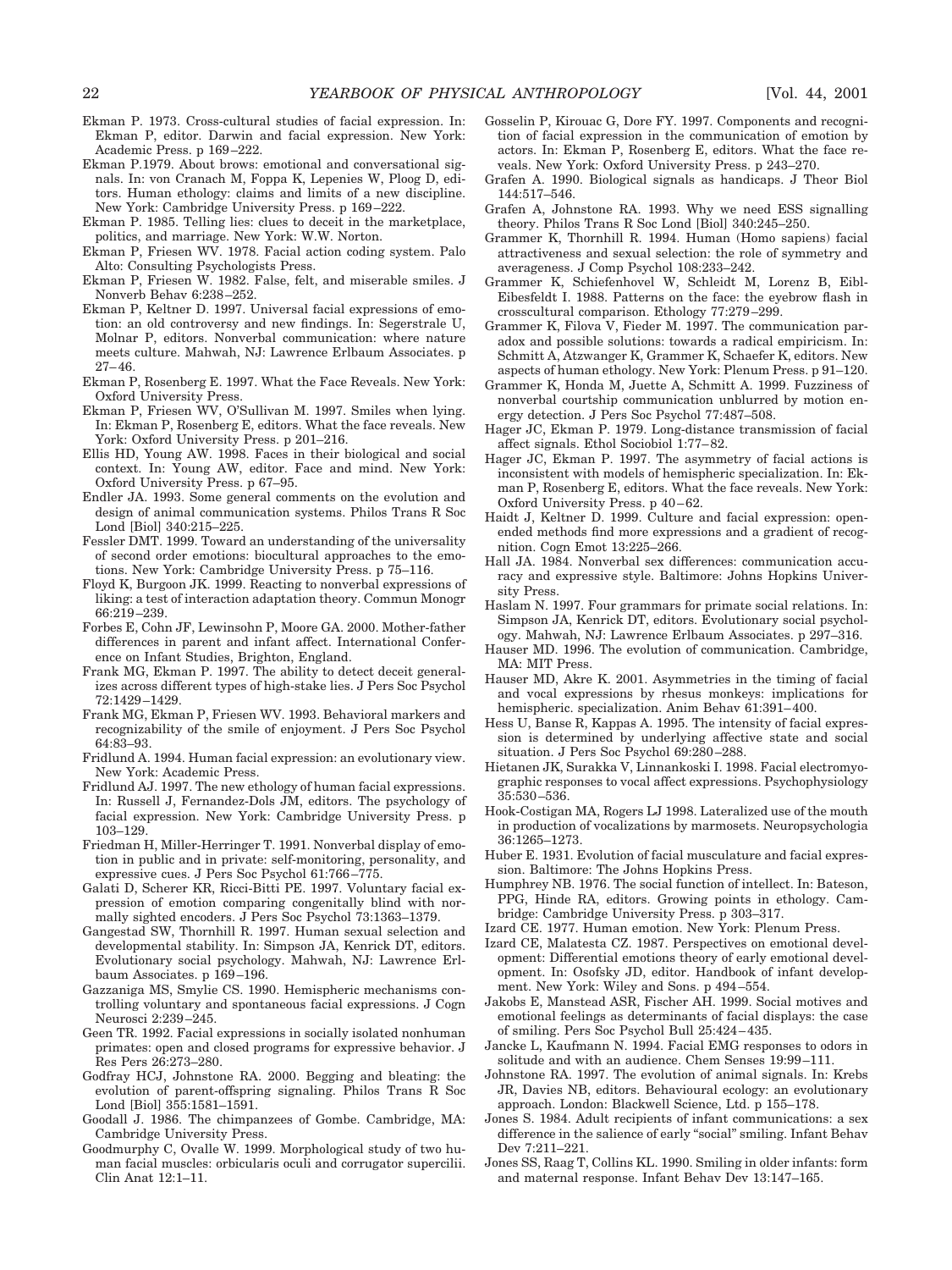- Jones S, Collins K, Hong H-W. 1991. An audience effect on smile production in 10-month-old infants. Psychol Sci 2:45–49.
- Kanade T, Cohn JF, Tian Y. 2000. Comprehensive database for facial expression analysis. In: Proc Fourth IEEE International Conference on Automatic Face Gesture Recognition (FG'00) Grenoble, France. March 2000. p 46–53.
- Kanazawa S. 1998. What facial part is important for Japanese monkeys (*Macaca fuscata*) in recognition of smiling and sad faces of humans (*Homo sapiens*). J Comp Psychol 112:363–370.
- Katsikitis M, Pilowsky I, Innes JM. 1997. Encoding and decoding of facial expression. J Gen Psychol 124:357–370.
- Keltner D. 1997. Signs of appeasement: evidence for the distinct displays of embarrassment, amusement and shame. In: Ekman P, Rosenberg E, editors. What the face reveals. New York: Oxford University Press. p. 133–160.
- Keltner D, Bonanno GA. 1997. A study of laughter and dissociation: distinct correlates of laughter and smiling during bereavement. J Pers Soc Pscyhol 73:687–702.
- Keltner D, Buswell BN. 1997. Embarrassment: its distinct form and appeasement functions. Psychol Bull 122:250–270.
- Keltner D, Gross JJ. 1999. Functional accounts of emotions. Cogn Emot 13:467–480.
- Keltner D, Haidt J. 1999. Social functions of emotions at four levels of analysis. Cogn Emot 13:505–521.
- Keltner D, Harker L. 1998. The forms and functions of the nonverbal signal of shame. In: Gilbert P, Andrews B, editors. Shame: interpersonal behavior, psychopathology, and culture. New York: Oxford University Press. p. 78–98.
- Keltner D, Moffitt TE, Stouthamer-Loeber M. 1997. Facial expressions of emotion and psychopathology in adolescent boys. In: Ekman P, Rosenberg E, editors. What the face reveals. New York: Oxford University Press. p 434–452.
- Kraut RE, Johnson RE. 1979. Social and emotional messages of smiling: an ethological approach. J Pers Soc Psychol 37:1539– 1553.
- Krebs JR, Dawkins R. 1984. Animal signals: mind-reading and manipulation. In: Krebs JR, Davies NB, editors. Behavioural ecology. London: Blackwell Scientific Publications. p 380–402.
- Kummer H, Daston L, Gigerenzer G, Silk J. 1997. The social intelligence hypothesis. In: Weingart, P, Mitchell S, Richerson P, Maasen S, editors. Human by nature: between biology and the social sciences. Mahwah, NJ: Lawrence Erlbaum Associates. p 157–179.
- Kupperbusch C, Matsumoto D, Kooken K, Loewinger S, Uchida H, Wilson-Cohn C, Yrizarry N. 1999. Cultural influences on nonverbal expressions of emotion. In: Philippot P, Feldman RS, Coats EJ, editors. The social context of nonverbal behavior. New York: Cambridge University Press. p 17–44.
- LaBarre W. 1947. The cultural basis of emotions and gestures. J Pers 16:49–68.
- LaFrance M, Hecht MA. 1999. Option or obligation to smile: the effects of power and gender on facial expression. In: Philippot, P, Feldman RS, Coats EJ, editors. The social context of nonverbal behavior. New York: Cambridge University Press. p 45–70.
- Leonard CM, Voeller KKS, Kuldau JM. 1991. When's a smile a smile? Or how to detect a message by digitizing the signal. Psychol Sci 2:166–172.
- Levenson RW, Ekman P, Friesen W. 1990. Voluntary facial action generates emotion-specific autonomic nervous system activity. Psychophysiology 27:363–384.
- Lyons MJ, Campbell R, Plante A, Coleman M, Kamachi M, Akamatsu S. 2000. The Noh mask effect: vertical viewpoint dependence of facial expression perception. Proc R Soc Lond Biol 267:2239–2245.
- Manstead ASR. 1991. Expressiveness as an individual difference. In: Feldman RS, Rime B, editors. Fundamentals of nonverbal behavior. New York: Cambridge University Press. p 285–328.
- Manstead ASR, Fischer AH, Jakobs EB. 1999. The social and emotional functions of facial displays. In: Philippot, P, Feldman RS, Coats EJ, editors. The social context of nonverbal behavior. New York: Cambridge University Press. p 287–313.
- Massaro DW. 1998. Perceiving talking faces. Cambridge, MA: MIT Press.
- Matsumoto D, Kudoh T. 1993. American-Japanese cultural differences in attributions of personality based on smiles. J Nonverb Behav 17:231–243.
- McAlister R, Harkness E, Nicoll J. 1998. An ultrasound investigation of the lip levator musculature. Eur J Orthod 20:713–720.
- McClure EB. 2000. A meta-analytic review of sex differences in facial expression processing and their development in infants, children, and adolescents. Psychol Bull 126:424–453.
- Meltzoff AN. 1996. The human infant as imitative generalist: a 20-year progress report on infant imitation with implications for comparative psychology. In: Heyes CM, Galef BM, editors. Social learning in animals: the roots of culture. San Diego, CA: Academic Press, Inc. p 347–370.
- Messinger D, Fogel A, Dickson KL.1999. What's in a smile? Dev Psychol 35:701–708.
- Mitchell RW. 1999. Deception and concealment as strategic script violation in great apes and humans. In: Parker ST, Mitchell RW, Miles HL, editors. The mentalities of gorillas and orangutans. New York: Cambridge University Press. p 295–315.
- Morecraft RJ, Louie JL, Herrick JL, Stilwell-Morecraft KS 2001. Cortical innervation of the facial nucleus in the non-human primate—a new interpretation of the effects of stroke and related subtotal trauma on the muscles of facial expression. Brain 124:176–208.
- Morris JS, Frith CD, Perrett DI, Rowland D, Young AW, Calder AJ, Dolan RJ. 1996. A differential response in the human amygdala to fearful and happy facial expressions. Nature 383: 812–815.
- Mueser KT, Valentiner DP, Agresta J. 1997. Coping with negative symptoms of schizophrenia: patient and family perspectives. Schizophr Bull 23:329–339.
- Nagashima K, Schellenberg JA. 1997. Situational differences in intentional smiling: a cross-cultural exploration. J Soc Psychol 137:297–301.
- Niemitz C, Loi M, Landerer S. 2000. Investigations on human laughter and its implications for the evolution of hominid visual communication. Homo 51:1–18.
- Nowicki SJ, Duke MP. 1994. Individual differences in the nonverbal communication of affect: the diagnostic analysis of nonverbal accuracy scale. J Nonverb Behav 18:9–35.
- Otta E, Lira BBP, Delevati OP, Pires CSG. 1993. The effect of smiling and of head tilting on person perception. J Psychol 128:323–331.
- Otta E, Abrosio FFE, Hoshino RL. 1996. Reading a smiling face: messages conveyed by various forms of smiling. Percept Mot Skills 82:1111–1121.
- Parr L, deWaal FBM.1999. Visual kin recognition in chimpanzees. Nature 399:647–648.
- Parr L, Hopkins WD, deWaal FBM.1998.The perception of facial expressions by chimpanzees, Pan troglodytes. Evol Commun 2:1–24.
- Parr L, Winslow JT, Hopkins WD, deWaal, FBM. 2000.Recognizing facial cues: Individual discrimination by chimpanzees (Pan troglodytes) and rhesus monkeys (Macaca mulatta). J Comp Psychol 114:47–60.
- Peburn TA, Sheridan KA, Kheck NM, Hof PR, Gasdogas J, Erwin J, Gannon PJ. 2000. Differences in the brainstem facial motor nucleus in *Erythrocebus patas* and *Macaca fascicularis*: a qualitative and morphometric analysis. Am J Phys Anthropol [Suppl] 30:247–248.
- Pennock JD, Johnson PC, Manders EK, VanSwearingen JM. 1999. Relationship between muscle activity of the frontalis and the associated brow displacement. Plast Reconstr Surg 104: 1789.
- Pessa J, Zadoo V, Adrian EJ, Yuan C, Aydelotte J, Garza J. 1998a. Variability of the midfacial muscles: analysis of 50 hemifacial cadaver dissections. Plast Reconstr Surg 102:1888– 1893.
- Pessa J, Zadoo V, Garza P, Adrian EJ, Dewitt A, Garza J. 1998b. Double or bifid *zygomaticus major* muscle: anatomy, incidence, and clinical correlation. Clin Anat 11:310–313.
- Pike GE, Kemp RI, Towell NA, Phillips KC. 1997. Recognizing moving faces: the relative contribution of motion and perspective information. Vis Cogn 4:409–437.